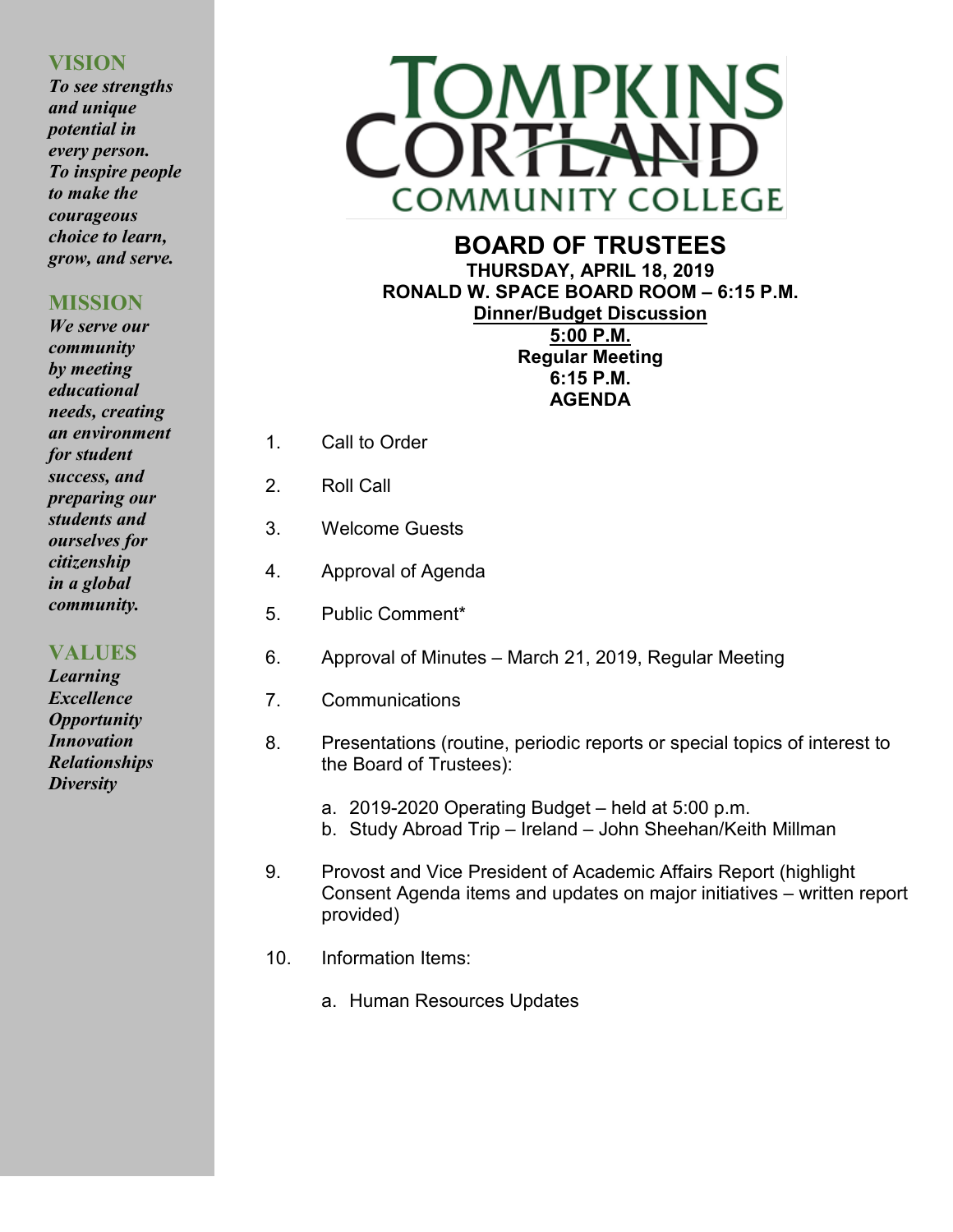- 11. Consent Agenda (Action Items):
	- a. Capital Payments
	- b. Appointment of Personnel
	- c. Bid Award Bus Transportation Services for 2019 Summer Global Connections Programs
- 12. Standing Reports:
	- a. College Forum Sheila Abbey and Ashley Ahola, Co-Chairs
	- b. Faculty Student Association Greg McCalley
	- c. Tompkins Cortland Community College Foundation, Inc. Elizabeth Burns
	- d. Chairperson's Report Raymond Schlather i. Friend of the College
	- e. Liaison Report (Cortland County) Kelly Preston
	- f. Liaison Report (Tompkins County) Michael Lane
	- g. Student Trustee's Report Chad Miller
	- h. President's Report
- 13. Executive Session (to discuss a personnel issue no action to be taken)
- 14. Upcoming Events:
	- a. Graduate of Note April 22, 2019
	- b. Budget Presentation to Counties May 10, 2019
	- c. Next Board Meeting May 16, 2019
	- d. Retiree Event May 20, 2019
	- e. Nursing Pinning Ceremony May 21, 2019
	- f. Commencement May 23, 2019
- 15. Adjournment

**\*Public Comment:** Provision is made at this point in the agenda for citizens of the College community to make comments regarding any agenda item to be discussed at that meeting. Citizens will not be recognized at any other time except at the request of the Chairperson after approval for such recognition by a unanimous vote of the Trustees in attendance. No person, not a member of the Board, shall speak for more than five (5) minutes without specific approval of a majority of the Trustees. The minutes shall show that privilege of the floor was granted and shall include a brief statement of the subject matter presented.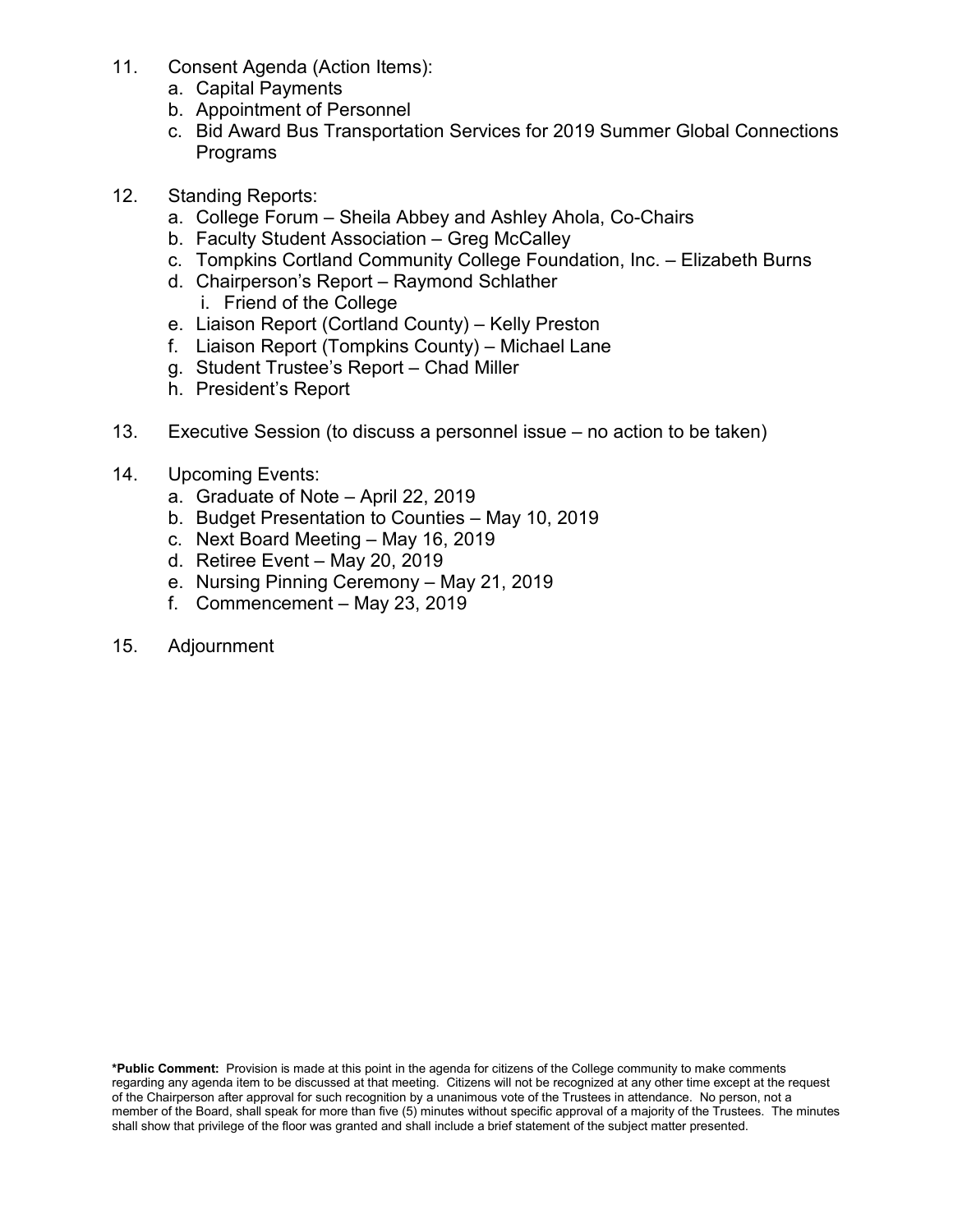### **TOMPKINS CORTLAND COMMUNITY COLLEGE BOARD OF TRUSTEES MARCH 21, 2019 RONALD W. SPACE BOARD ROOM 5:30 P.M.**

- PRESENT: Roxann Buck, Elizabeth Burns, Judy Davison, Arthur Kuckes, Schelley Michell-Nunn, Raymond Schlather, and Bruce Tytler
- EXCUSED: Matt McSherry, Chad Miller
- ABSENT: None

**COUNTY** 

- LIAISONS: Michael Lane
- STAFF: Sheila Abbey, Bryan Chambala, Deborah Mohlenhoff, Orinthia Montague (for a portion of the meeting via SKYPE for Business), Cathy Northrop, Paul Reifenheiser, Mutale Sokoni, Malvika Talwar, Blixy Taetzsch, Seth Thompson, Victoria Zeppelin
- GUESTS: None
- **1. Call to Order:** The meeting was called to order at 5:35 p.m. by Chairman Schlather in the Ronald W. Space Board Room at the College.
- **2. Roll Call:** Ms. Northrop called the roll.
- **3. Welcome Guests:** Chairman Schlather welcomed all guests.
- **4. Approval of Agenda:** Mr. Tytler moved that the agenda be approved as presented; seconded by Ms. Buck; carried unanimously.
- **5. Public Comment:** None.
- **6. Approval of Minutes – February 21, 2019:** Ms. Buck moved that the minutes of the February 21, 2019, regular meeting be approved as presented; seconded by Ms. Davison; carried unanimously.
- **7. Communications:** Chair Schlather mentioned that the College is on spring break and he appreciates all those who came to the meeting during break. He thanked President Montague for attending the meeting via Skype while she is on a much needed and deserved vacation. He mentioned that he had met with President Montague last week to discuss the agenda items.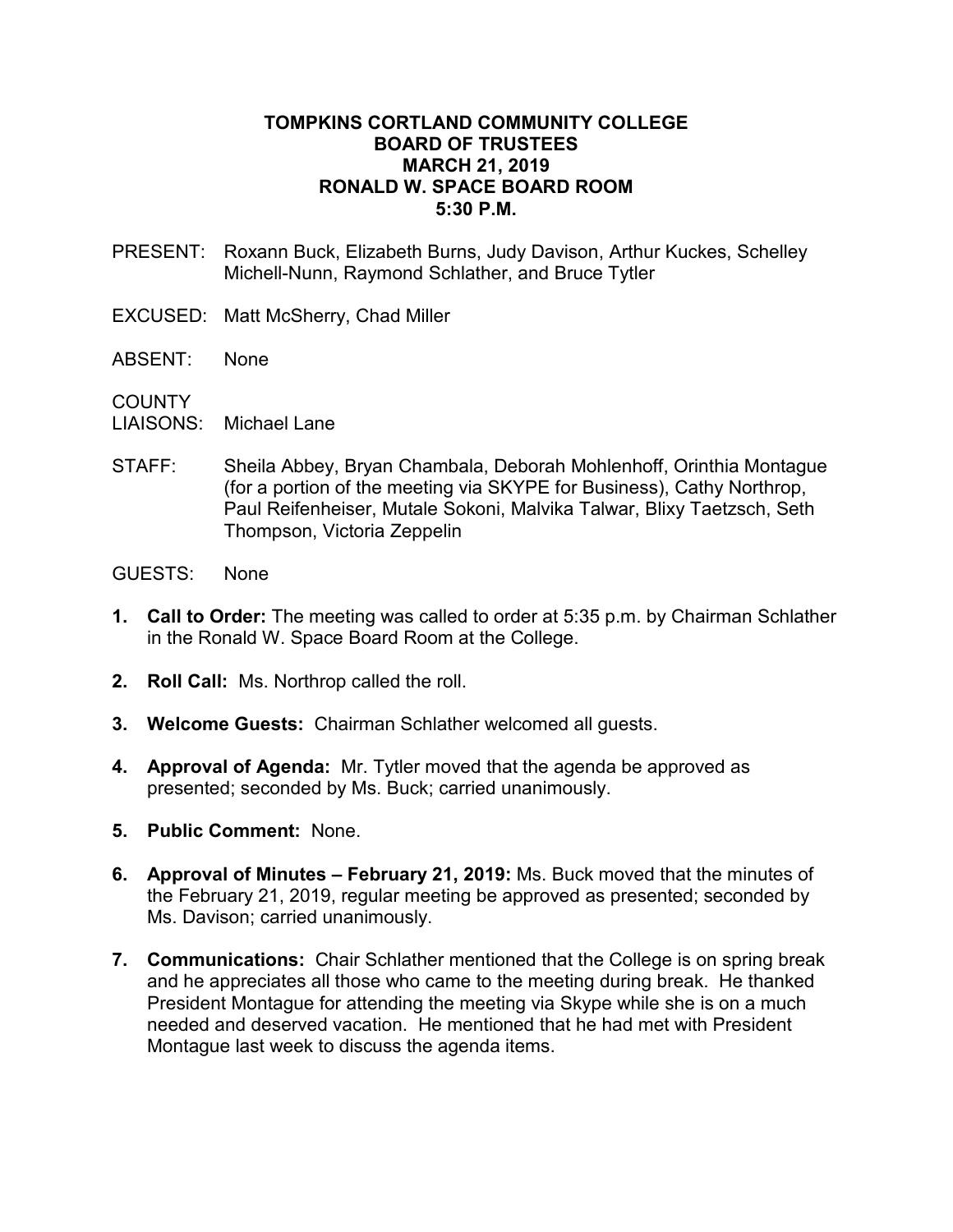#### **8. Presentations (routine, periodic reports or special topics of interest to the Board of Trustees):**

**a.** 2018-2019 Budget/Enrollment Update – Blixy Taetzsch spoke to her presentation on the 2018-2019 budget and enrollment. She mentioned that we are approximately 200 FTEs behind what we had planned. Concurrent enrollment numbers are not final at this point. Associate Provost Talwar discussed student retention and student enrollment data. The enrollment that we are presently experiencing seems to be in line with enrollment during the 2007-2008 time period. Concurrent enrollment and other types of enrollment are becoming a large source of our enrollment. It is important to recognize that because of the shrinking demographic, we need to capitalize on all of the alternative programs such as microcredentialing and concurrent enrollment. The number of graduates coming out of high school will remain the same for the next several years. We expect our concurrent enrollment numbers to stay at the current level for a few years even though we have had a number of years of increase in that cohort. Ms. Taetzsch mentioned that we had projected a significant deficit for 2017-2018, but in the end we used less than what we planned to use of reserves and surplus to balance the budget. We are currently projecting approximately a \$1.2 million deficit for 2018-2019 and our fund balance is roughly the same amount. Five percent of the budget would be a healthy fund balance. This is a significant shortfall in the budget. There will be further savings in instructional costs and further reductions for spring. Initiatives to lessen the shortfall include targeting excelsior scholarship students to take classes in the summer, reaching out to the incidental population, and offering the general education courses and marketing those more. We are going to emphasize our OER opportunities in the summer. We will be able to meet some of the deficit by curtailing spending, by additional revenues for summer, and taking some from reserves. Where we really need to focus on is to right size the budget based on the current climate. Reserves are fund balance that have been set aside for the Board for specific use and only need to be approved by the Board. Fund balance are savings over the years and has to be approved for use by both our county sponsors and the Board. Only one school added to their fund balance last year. Mr. Lane stated that our College has always stepped up to the plate and looked at all avenues to close any budget deficit. Diversifying revenue is one of the best things we can do. There are other schools that have fairly robust non-credit remedial efforts and we are seriously looking at those. Other initiatives ongoing to increase revenues include building more part-time offerings for adult students, and trying to build an evening set of offerings for accounting and human services programs that can be completed at the extension centers. We are currently not doing well with retaining students in poor academic standing. Part of this concern is that our standards are among the highest compared to other schools. The Committee on Academic Standards (COAS) has been analyzing the numbers from other schools and will be making a recommendation for a possible change to our academic standards, together with what we have in place for support systems. Ms. Michelle-Nunn asked for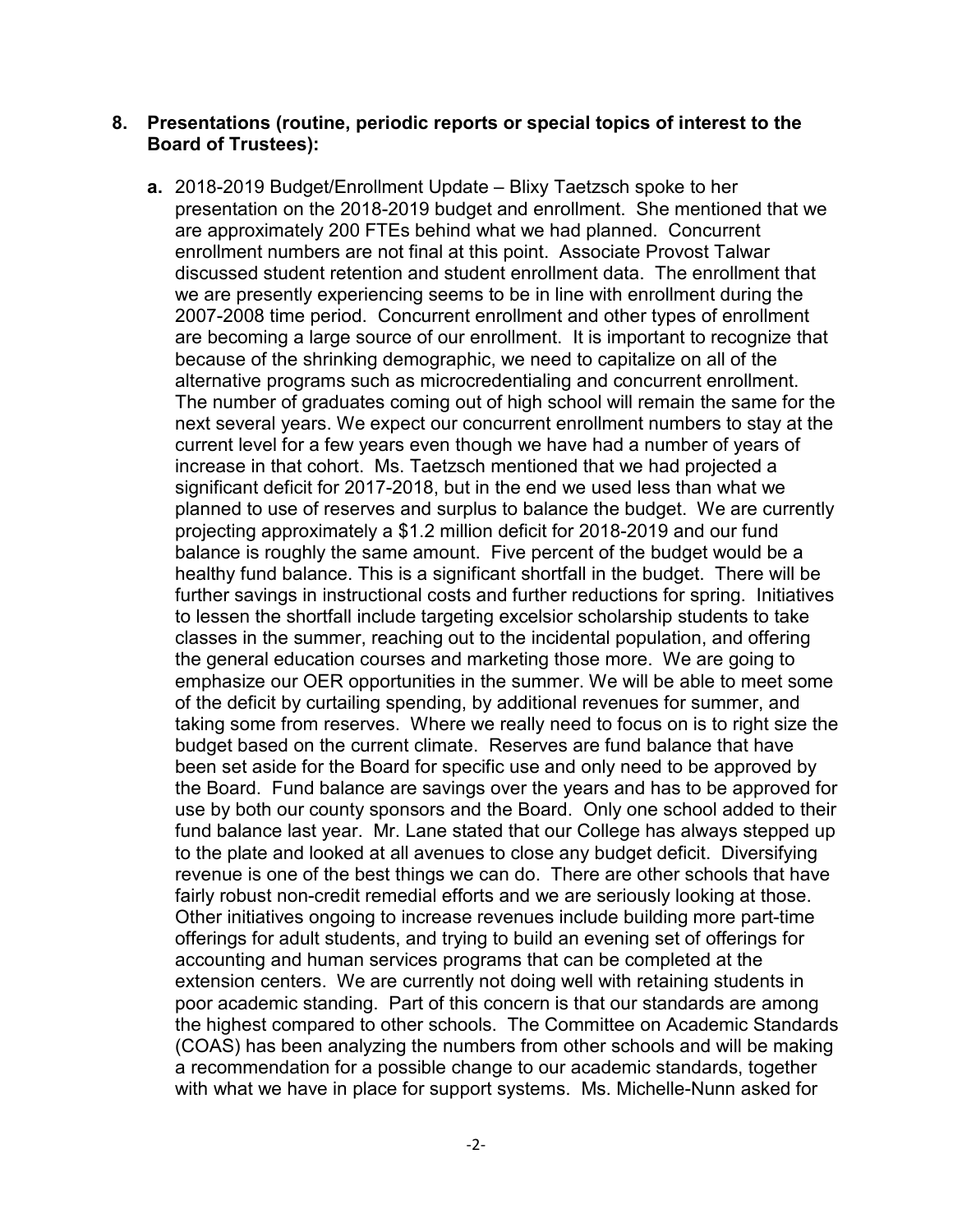more detail about student demographics. Associate Provost Talwar does have more of that detailed information and will share that with the Board.

- **b.** Housing Update Mutale Sokoni spoke to the funding shortfall with our residence life facilities. We are hopeful that a renegotiation of our interest terms would be of interest to the bond holders. There is a strong correlation between the drop in enrollment and the drop in the number of students in residence life. We need to find alternative uses for one or two buildings to help with the shortfall in funding. Mr. Lane cautioned what type of alternative use we might have for the residence life buildings with a mixing of populations. There is a group of people working on alternative housing recommendations. One of the buildings is fully accessible and the other is not. Ms. Buck said she hopes that the Board of Trustees will have some input on the alternative uses for the residence life facilities. Ms. Michell-Nunn suggested we think of using the residence life facilities for professional development academies.
- **c.** Strategic Plan Update Ms. Mohlenhoff reported that we have been engaged in a survey of students, faculty, staff, and external community partners for our College strategic plan. We received 578 external survey responses. 52 % of the surveys received were from Tompkins County, 28% were from Cortland County, and 20% were from other counties. 77% of the respondents say that they or a family have member attended Tompkins Cortland Community College. For the internal survey, we received 171 total responses. 28% were from full time faculty, 15% were from adjunct faculty, and 53% were from staff. We received 224 student responses. A Steering Committee, with good mix of faculty and staff, has been formed to work on the Strategic Planning process. There are three separate subcommittees with each survey being responsible to review one of the three surveys. We will be holding focus group sessions next. With a focus group on April 16 at the Ithaca Extension Center and on April 17 at the Cortland Extension Center. The consultant will also be doing individual interviews and one-on-one phone calls with people in key leadership roles. The plan is to have a draft strategic plan prepared by May.
- **9. Provost and Vice President of Academic Affairs – Report:** Written report provided. Provost Reifenheiser highlighted his written report. The summer schedule for students in the Dominican Republic has changed which is making it more difficult for students to come to Tompkins Cortland Community College during the summer. We need to work on a way to adapt to the change in the summer program in the Dominican Republic. We will need to offer different majors and/or structure the program in such a way that students only come to campus for one course and increase the number of online courses. They continue their interest in wanting a degree and internship opportunities from the United States. Doni Casula is now recruiting in South Asia. Some of our historical partnerships have fallen off some. We might want to reach out to some of those to rekindle the relationships. We are also looking at deferred admissions with other schools.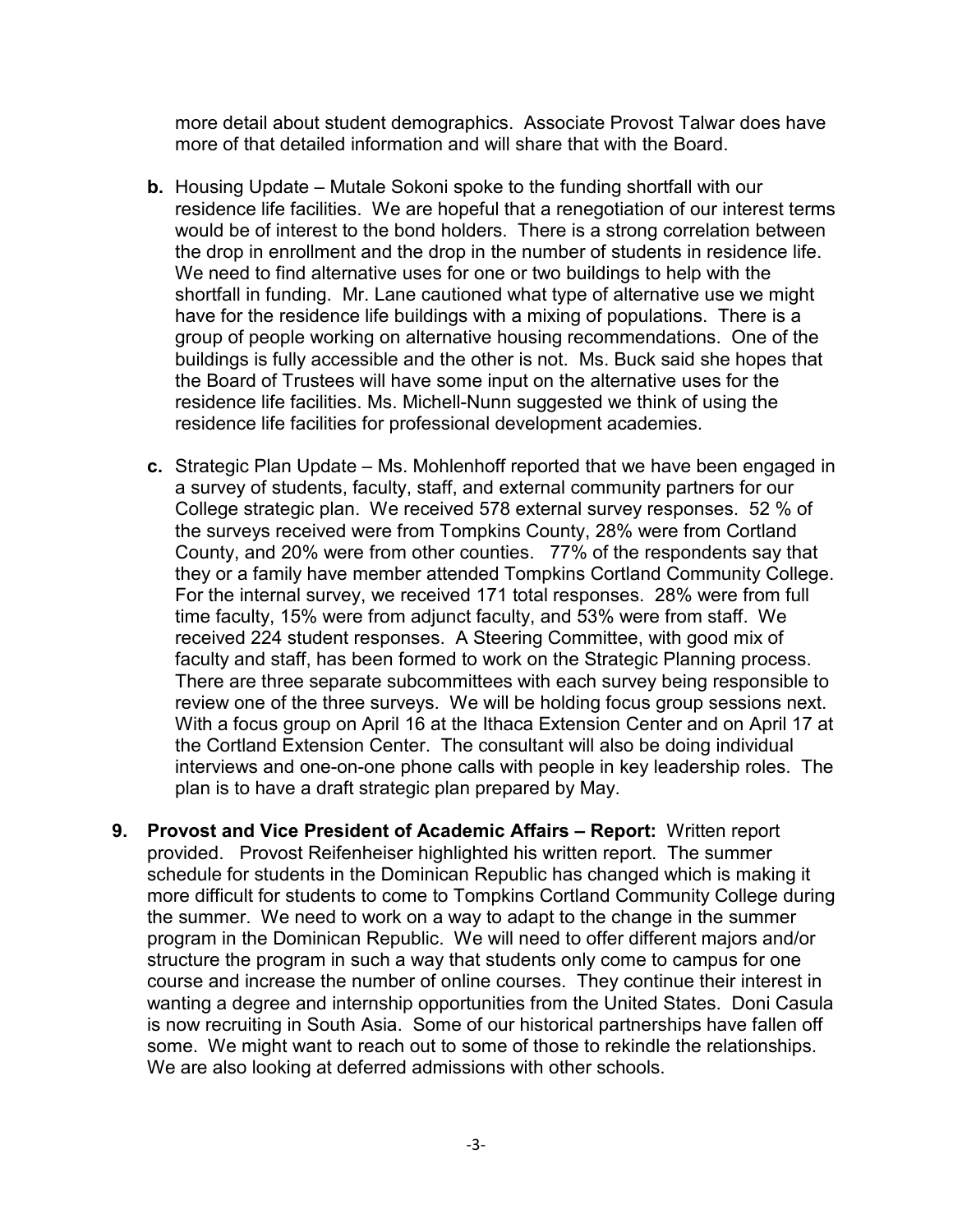# **10. Information Items:**

- **a. Human Resources Updates –** No discussion.
- **b. Compliance Report –** No discussion.
- **c. Professional Development Report –** No discussion.
- **11. Consent Agenda (Action Items):** Ms. Buck moved that the Consent Agenda be approved as presented; seconded by Ms. Davison; carried unanimously.
	- **a. Capital Payments –** No discussion.
	- **b. Appointment of Personnel –** No discussion.
	- **c. Approval of Position Description – Coordinator of Tutorial and Accommodation Services –** This is not a new position. The individual currently in the position is retiring so it is an opportunity to make a change to the existing position description to more accurately reflect the current duties.
	- **d. Disposal of Surplus Property –** No discussion.
	- **e. Direct Support Credential –** Provost Reifenheiser said this is a good example of the College reacting quickly to a pressing need in our community. This particular microcredential will be unique to the Racker Center, but the model will be potentially very attractive to others.

# **12. Standing Reports:**

- **a. College Forum –** Written report provided.
- **b. Faculty Student Association –** No report.
- **c. Tompkins Cortland Community College Foundation, Inc. –** Written report provided.
- **d. Chairperson's Report –** Chairman Schlather stated that there have been some changes in scheduling of some of the topics for dialogues and presentations at future Board meetings. He said it is important to hold the discussion about the book A Good Time for the Truth – Race in Minnesota when President Montague could be present. A tentative schedule of topics going forward is as follows: April – budget discussion and study abroad presentation; May – Discussion of the book; June – Marketing and Retaining students. Chairman Schlather also spoke about the need to raise approximately \$1,500 to buy bags for the food bank. He said that checks/donations can be made out to the Faculty Student Association.
- **e. Liaison Report (Cortland County) –** No report.
- **f. Liaison Report (Tompkins County) –** Mr. Lane thanked President Montague, Ms. Taetzsch, and Ms. Dewey for making a presentation of the College's budget to the Tompkins County Budget Capital and Personnel Committee. He said it was greatly appreciated.
- **g. Student Trustee's Report –** Written report provided.
- **h. President's Report –** Written report provided.
- **13. Dialogue Session – Campus Climate Survey –** Mr. Thompson spoke about the campus climate survey. He stated that this is the fourth time this survey has been administered. We exceeded the goal for the number of surveys completed. More men completed the survey this time compared with prior surveys. With what we have learned from the survey results, we will target specific events on campus to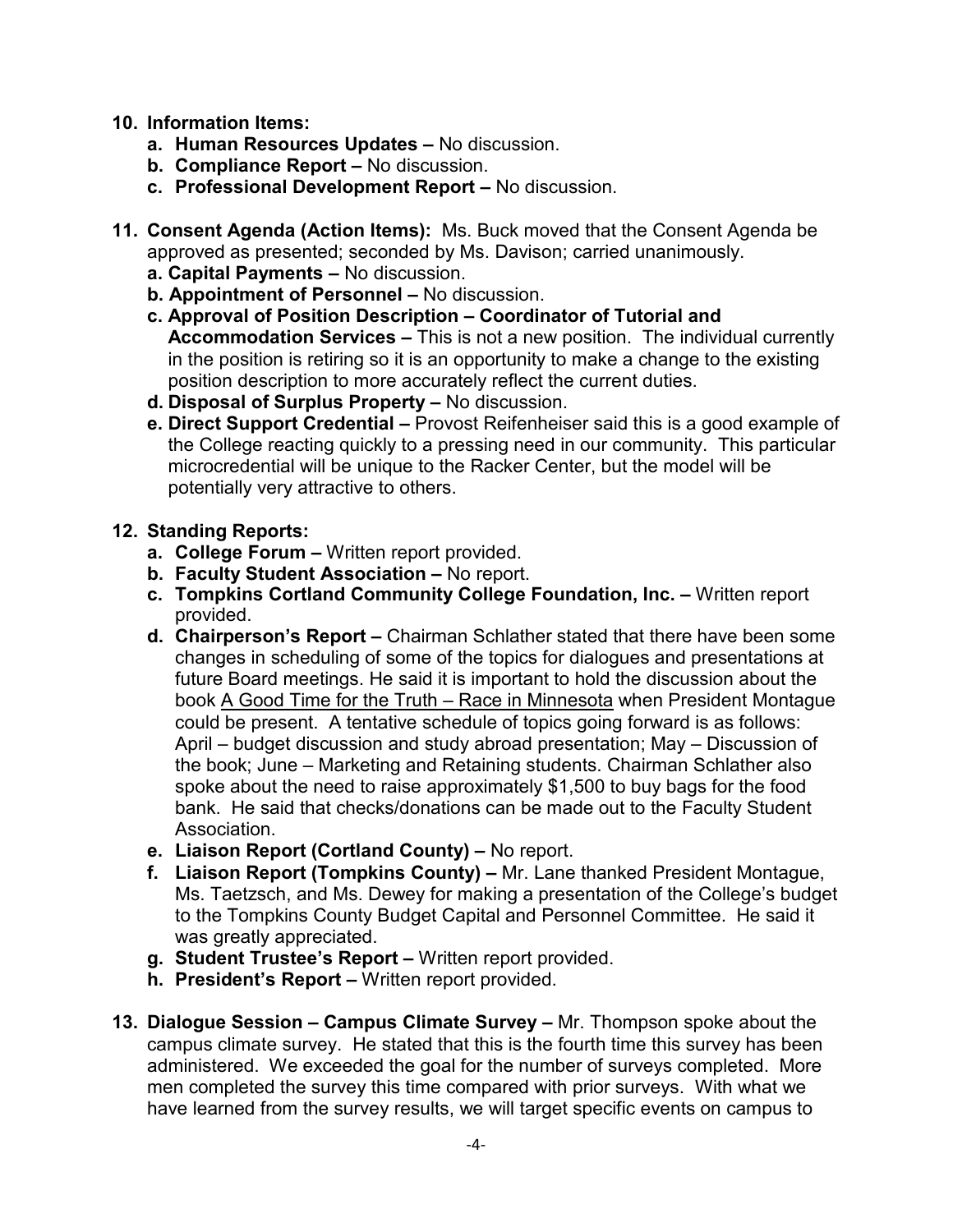connect with students and try to engage students and get more student participation. We will also see how this information might impact and feed some of our strategic planning. The information will also be able to direct our professional development efforts for faculty and staff. The survey results will be reviewed by President's Cabinet to see how best to use the information gathered.

- **14. Upcoming Events –** No discussion.
- **15. Adjournment:** Ms. Michell-Nunn moved that the meeting be adjourned; seconded by Mr. Tytler; carried unanimously. The meeting adjourned at 6:36 p.m.

Respectfully submitted,

Cathy A. Northrop Clerk of the Board of Trustees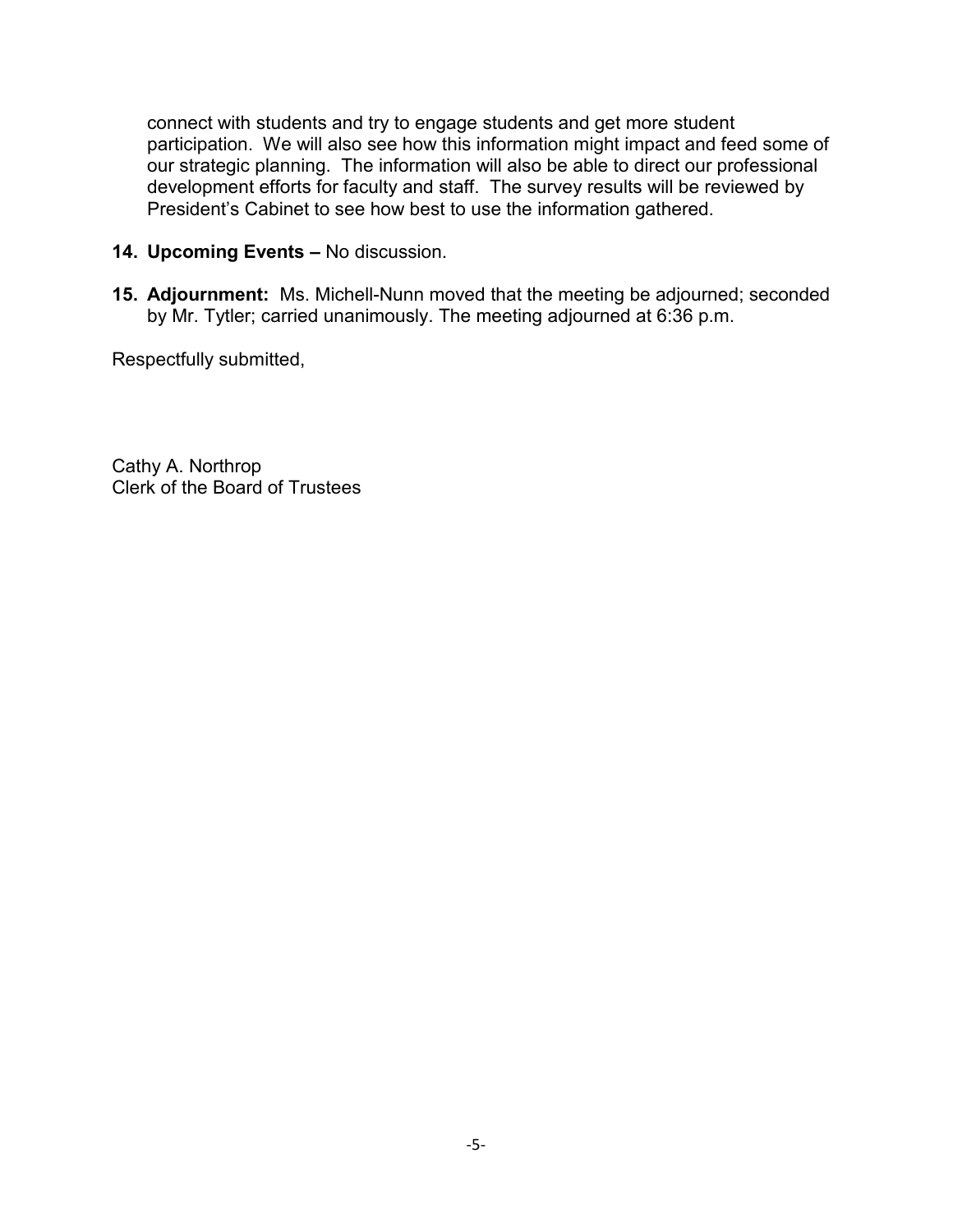| TO:   | <b>Board of Trustees</b>                              |
|-------|-------------------------------------------------------|
| FROM: | Paul Reifenheiser, Ph.D.                              |
|       | <b>Provost and Vice President of Academic Affairs</b> |
| DATE: | April 12, 2019                                        |
|       | <b>SUBJECT:</b> April Provost Report                  |

Here are some highlights from the past few weeks.

**First Responder Meeting:** Carrie Whitmore and I had a meeting at the Tompkins County Emergency Response Center, and we were given a tour of the 911 center. We were meeting to discuss the possibility of TC3 offering a non-credit course that would be an entry point for those interested in being a first responder. There is a shortage of first responders in the region, with it being quite acute in some counties. We currently offer two credit-bearing EMT courses, but each requires a significant time commitment. Tompkins County is looking to create a lower level course that may be a pipeline to our current offerings. They also would like to offer the courses at rotating locations if possible. There is still much to discuss about this, but it was a productive meeting.

**OER Meeting:** We had a meeting about the future of OER on our campus. The main goal was to identify the key work that must be done to maintain our position in the vanguard of SUNY on this front. Tony DeFranco handled the lionshare of the work for OER, and we have been working to make sure that we are doing all of the work that he used to accomplish. One issue is that the work that Tony did was not specifically part of his job description. Thus, when he was replaced, the new person did not take on his OER duties. That means his functions have been spread out to a few people (essentially myself, Amy Becker, and Gregg Kiehl) with key support from IT and the many professors who have become OER champions. I'm keen to monitor this and make sure that nothing falls through the cracks. We have been adding new OER courses and are working on two more fully OER degrees right now. So the work continues. However, we need to do a better job of communicating the process to faculty and staff. That falls on the Provost's Office.

**Curriuclum:** SUNY has brought two papers worthy of note. The first involves SUNY Gen Ed, and they have produced a green paper on this. It lists a lot of possible changes but it seems likely that they will do the following: a) Change the name of "other world civilizations"; b) require Natural Sciences (they now only require Basic Communication and Math) for AA and AS degrees; c) possibly alter the amount of credits required (it is now 30 and it may drop); d) change the outcomes for Information Literacy. The other is a SUNY Online White Paper, which came out earlier this year. Now they have been hosting a series of Webinars and WorkGroups around this topic. I'll admit that I am not fully sure what SUNY is doing here, but they are doing it very quickly. It looks like they want to identify online programs (new I think) that can be run and marketed by a specific campuses. In essence, it appears that they want to start having only one school offer a specific program rather than a host of schools. We have been told that this won't change what we do locally, but we need to keep our eye on this closely. As I noted, SUNY is working very fast on this issue.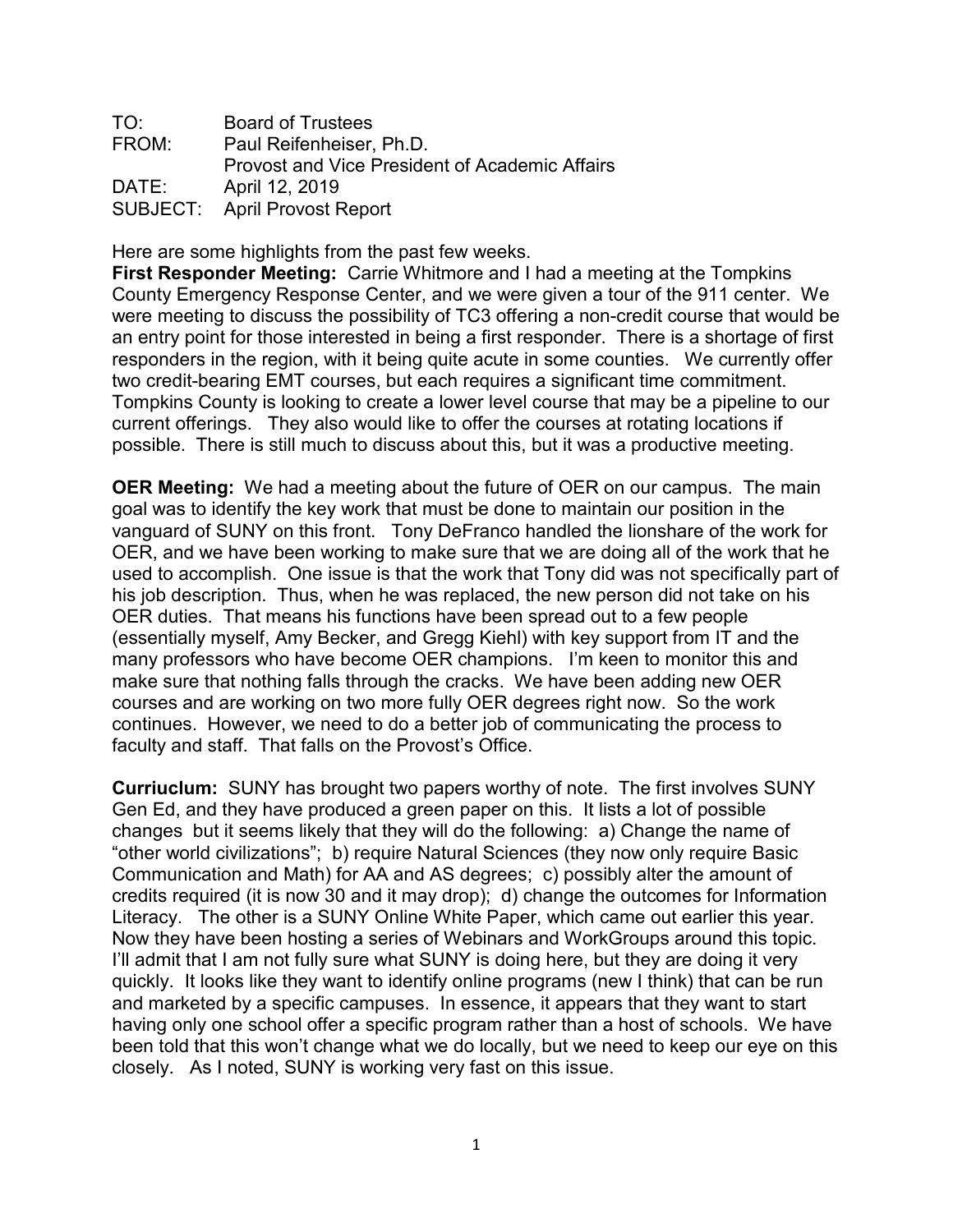**Guided Pathways Grants**: The Guided Pathways Steering Committee is continuing to review project proposals.

**Starfish:** Our Starfish pilot is underway. We really hope that faculty will take some time to use it, play with the system, and then report back to the Starfish group about what they see. We are, of course, interested in what may be problematic with the system, but we also want to see what you see as the possibilities. For those who may not remember: Starfish is an early alert system that allows colleges to track and monitor student progress throughout a semester and get that information in the hands of people who may be able to help students achieve success.

**Chancellor:** The Chancellor of the SUNY System was here, as was the Vice Chairperson of the SUNY Board of Trustees. The Chancellor had a chance to take part in the ribbon cutting for the Recovery Space on campus. And it is worth noting that we are totally in the vanguard of SUNY Community Colleges by having a distinct space like this. Serious kudos go out to all who helped make that happen and continue to create this safe space for our students. The Chancellor met with some faculty and staff and students, including President's Cabinet briefly. She was incredibly impressed with our Emerging Scholars Program. Currently SUNY is moving forward on an initiative called PRODiG, which seeks proposals from SUNY Campuses on ways to help diversify faculty. Here is a link to the information: <https://www.suny.edu/prodig/>However, the Chancellor noted that our Emerging Scholars program could be a model for SUNY Community Colleges. I had nothing to do with the creation of this program, but I absolutely loved it when I heard it about. We've brought in three wonderful emerging scholars; I hope we can bring in more. It looks like SUNY may be looking to us to show them how best to do this kind of important work.

**Speaking of Rooms:** When I taught the ALP model, we had a dedicated classroom with computers for our breakout ALP classes. For those who don't know: ALP (Accelerated Learning Project) for English takes students who would normally place into a stand-alone developmental English course and places them into credit-bearing composition class with a co-requisite course designed to help them succeed in the credit bearing course . The co-req course also has fewer students than the creditbearing course. I've been able to procure some money for some furniture through a grant, and we may have a line on some grant money for a computer cart. And I've found a room that is just dreadful and not often used. I mean this is a serious clunker of a room. I'd like to repurpose the room and make a space for ALP with access to laptops. I'm not fully sure that we can pull this off, so I don't have more details yet. However, I think we may be close. So we may be able to take one of our worst rooms and turn it into something positive for students trying to get through gateway course. I'll keep you informed. I'm aware that some other disciplines have similar needs. Though the class-cap size in the ALP English courses makes it a bit easier to do this first, because we can choose one of our smaller rooms not often in rotation.

**China:** I had two separate meetings that involved folks who would like to partner with us to bring Chinese students to campus in some form. The ideas are fascinating. I'll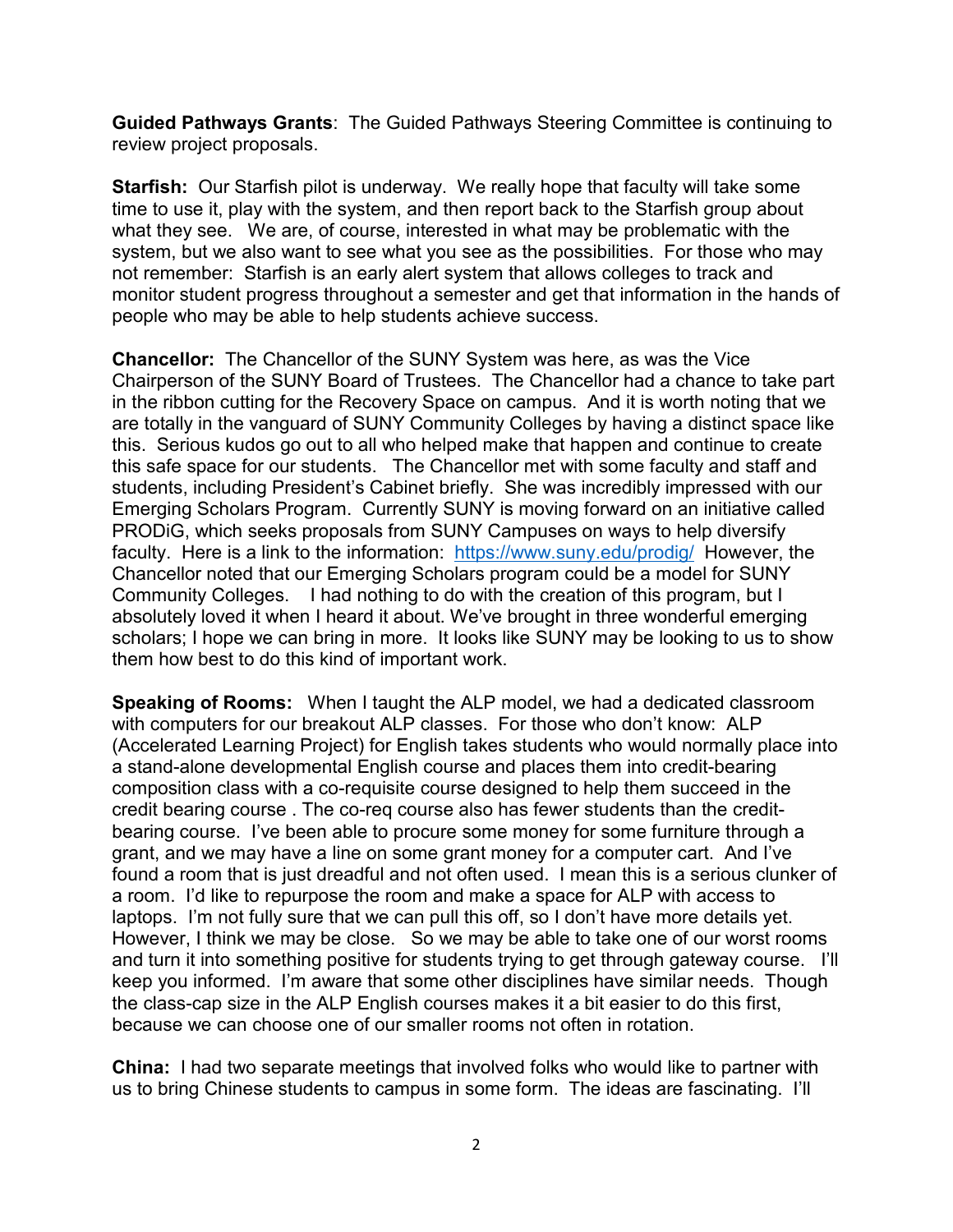refrain from giving too much information right now, but I will check back in on this if I think either are at close to becoming a reality. Right now they are just very interesting ideas that could be helpful.

**Faculty Meeting:** We had a faculty meeting to get an update from COAS (Committee on Academic Status) on the work this semester. Malvika and I asked COAS to review our academic standards/polices by comparing our standards to other community colleges our size in SUNY, seeing how they align with financial aid, and talking about how we can support students on probation or work to keep them off probation in the first place. This was a very helpful meeting to inform faculty and give them a chance to ask some questions. A goal will be to come with a recommendation to the faculty, and the Forum, ad the BOT that may go into effect for the Fall semester. I will keep you updated on that progress. In the meantime, please allow me to extend my thanks to the Committee for their diligent work.

**ESL:** I had a meeting about non-credit remedial ESL offerings. Generally, I'm becoming quite interested in non-credit remedial courses, and I believe we have not been taking advantage of the possibilities in this area enough. As a refresher: generally speaking, non-credit remedial courses are designed to get people ready to enter college rather than help them during college already; thus so they are different than our credit equivalent developmental courses. I'm sure I'll have more to come on this in the future.

**Tompkins County and TCAD:** We had a meeting at the Ithaca extension center on Wednesday to talk with some folks from the Department of Public Works to talk about micro-credentials, especially as it relates to Construction Tech. We heard some comments that are becoming a theme: employers want help training current workers; they want us to be able to come to them; they are happy to work with us and seem genuinely appreciative of being asked to collaborate. One notable difference for the DWP was that they were also interested in a possible micro-credential aimed at high school students who know they don't want to go to College. Then on Thursday we met with folks from TCAD (Tompkins County Area Development). They are also very interested in collaborating with us to help roll out micro- credentials to help local businesses.

**Hiring Decisions:** Malvika and I have been talking about full-time hiring decisions in our area since we have some faculty who will be retiring at the end of the academic year. We have not yet finalized all decisions, but we have made a good start. Mostly we have been looking at programs that have a lower full-time faculty to section ratio (e.g. many sections taught without full-time faculty involvement) and programs that have no full-time faculty member at all. To add to the determinations we are trying to work out what lines can be hired immediately, what lines can have a search run next academic year, and which ones will need to be revisited in future years. Of course, we are being mindful of tough budget times as well, which places some limitations on us.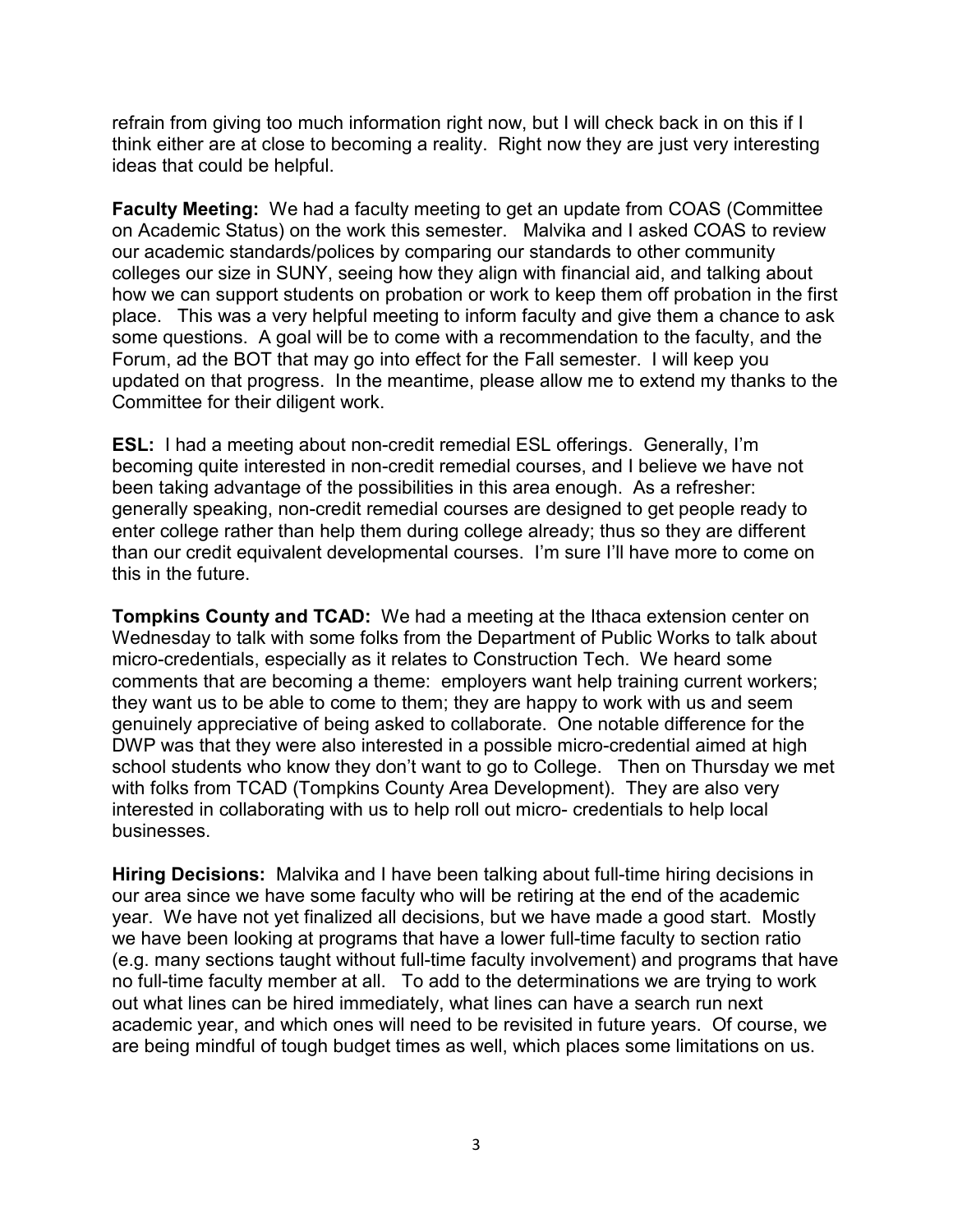**Graduate of Note:** I asked academic department chairs to send me their "graduate of note" for this academic year. We have a tradition on campus of recognizing a select group of graduates each year. This year's event will be Monday April 22. We'll recognize some of our best and have light refreshments available.

**Promotion Criteria:** I sent out some suggested evidence for promotion for teaching faculty. Malvika and I wanted to offer some suggested clarifications, because we are new and the contract does not offer criteria for promotion. This is exacerbated for teaching faculty because they don't have a job description either. So we sent out some suggested guidelines and we extended the deadline to request a promotion by about 3 weeks to give more time.

**Guided Pathways and A & P:** This was super cool. We had a meeting between folks in our Health Professions Guided Pathways Community and Jake Jacobs to talk about paths for students to get to our Anatomy and Physiology courses. The community wanted to try to create a common first semester, and Jake was receptive to helping out. We left with a solid approach that will help the Guided Pathways Community have a more common first semester without sacrificing the quality or rigor of the students' path to A &P. It was fun to watch colleagues express concerns, share solutions, and come to an understanding.

**Two Step**: I had a meeting about the Completion Path Collaborative, which is a partnership between SUNY Broome, TC3, and Cortland. For so many students the path to a four-year degree takes two steps by starting at a community college and then transferring. The meeting was designed to help us build our partnerships, increase our ability to have our faculty connect and collaborate, and create clear paths for students to take that next step.

**PTK:** I look back on my days in College and recall having a lot of fun, but I also recall being a rather annoying student. I attended the PTK induction ceremony on Thursday Night, and it reminded me of the following lyrics: "I can't believe that we would lie in graves wondering if we had spent our living days well." When I was a college student I am sure I thought that meant that you should have a good time, go to parties, and maybe attend a class or two. Now I think that the students who prioritize academics are the ones who are living their days well. That, of course, doesn't mean they should avoid parties.  $\odot$  It does mean that our PTK students are smarter than I am/was. They know that school isn't just about what we learn in class: it is about how we organize our time and our lives. I was pleased to give opening remarks for a group of students who are living well. Kudos go to Katrina Campbell, Hal Brown, and Deb Fedenko, who helped organize the event. And I want to give a special shout-out to Barbara Kobritz, who gave a lovely speech where she shared anecdotes about interactions with students; she used to the talk to thank the students and to highlight how we can both care about each other and learn from each other.

Thank you, Paul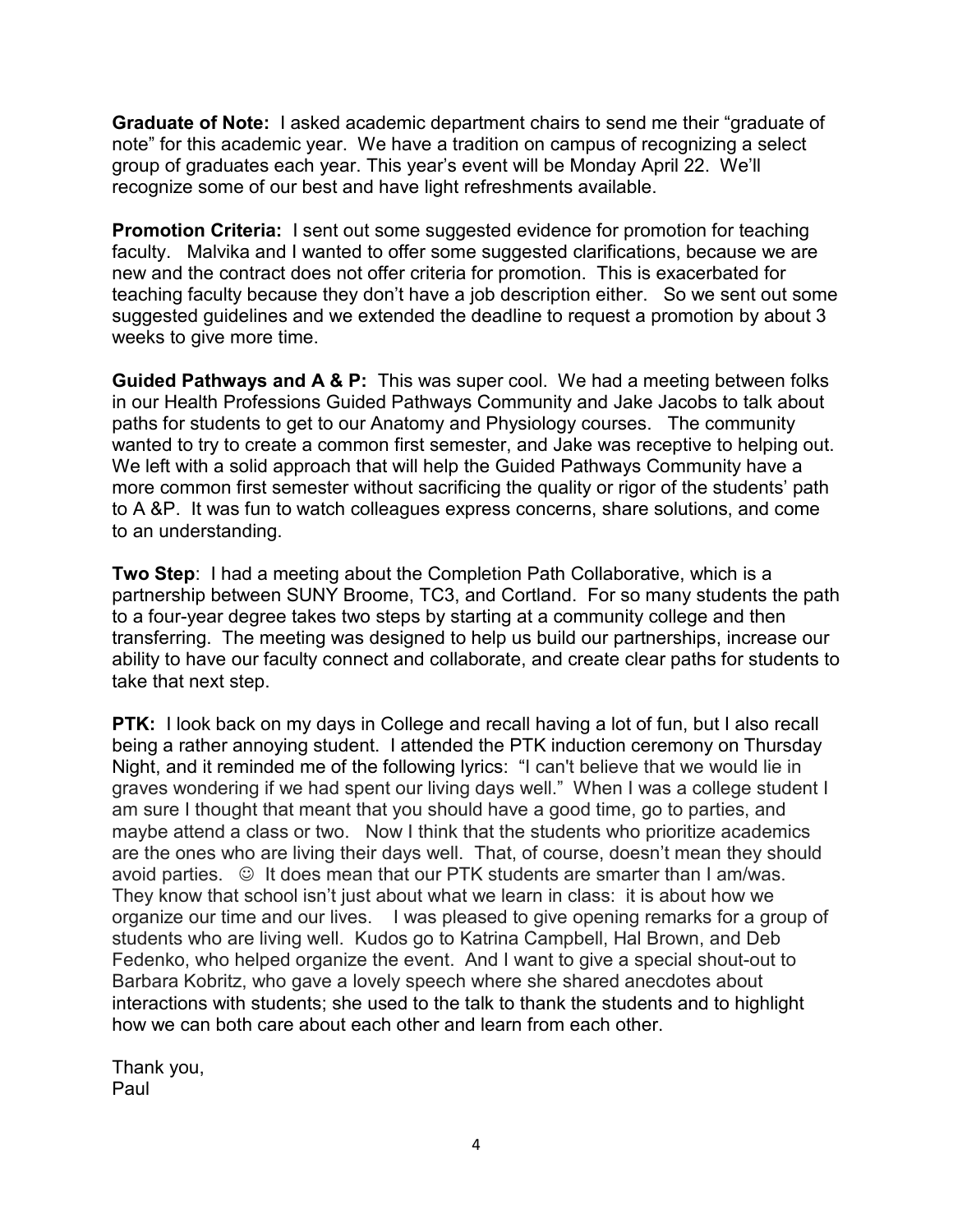#### TOMPKINS CORTLAND COMMUNITY COLLEGE

Human Resources Updates - Status of Open Positions

as of April 18, 2019

#### **UNCLASSIFIED STAFF**

DESIRED

|                                                                   | DESIRED<br><b>EMPLOYMENT</b> |                                     | <b>APPLICATION</b>                |                                                        |
|-------------------------------------------------------------------|------------------------------|-------------------------------------|-----------------------------------|--------------------------------------------------------|
| <b>POSITION</b><br><b>Assistant Director of Student</b>           | <b>DATE</b><br>April 2019    | <b>ADVERTISED</b><br>March 21, 2019 | <b>DEADLINE</b><br>April 22, 2019 | <b>CURRENT STATUS</b><br><b>Accepting Applications</b> |
| Activities & the Student Center                                   |                              |                                     |                                   |                                                        |
| Clinical Counselor                                                | August 2019                  | November 5, 2018                    | Ongoing until Filled              | <b>Accepting Applications</b>                          |
| Coordinator of Diversity<br><b>Education and Support Services</b> | June 2019                    | March 29, 2019                      | April 15, 2019                    | <b>Accepting Applications</b>                          |
| Director of Student $\&$<br>Residence Life                        | March 2019                   | January 30, 2019                    | March 4, 2019                     | Scheduling On-Campus Interviews                        |
| Coordinator of Tutorial and<br><b>Accommodation Services</b>      | June 2019                    | April 4, 2019                       | May 6, 2019                       | <b>Accepting Applications</b>                          |

#### **CLASSIFIED STAFF**

|                                                                   |                                                                | <b>DESIRED</b>    |                                                                            |
|-------------------------------------------------------------------|----------------------------------------------------------------|-------------------|----------------------------------------------------------------------------|
|                                                                   |                                                                | <b>EMPLOYMENT</b> |                                                                            |
| POSITION                                                          | <b>DEPARTMENT</b>                                              | <b>DATE</b>       | <b>CURRENT STATUS</b>                                                      |
| Administrative Assistant<br>(1.0 FTE Provisional)                 | Continuing Education and<br>Workforce Development Office (BIZ) | February 2019     | Hired: Lynn Sheldon $(03/25/19)$                                           |
| <b>Enrollment Services</b><br>Specialist (1.0 FTE<br>Provisional) | Student Success: Advising,<br>Career and Transfer              | January 2019      | Hired: Kendra Drake (04/01/19)                                             |
| Secretary<br>$(1.0$ FTE Temporary)                                | <b>Baker Center for Learning</b>                               | March 2019        | Hired: Carl King $(03/25/19)$                                              |
| Senior Account Clerk<br>$(1.0$ FTE Temporary)                     | <b>Budget and Finance</b>                                      | April 2019        | Accepting Application via Tompkins County<br>Department of Human Resources |

#### **FACULTY STUDENT ASSOCIATION**

| <b>POSITION</b>          | <b>DEPARTMENT</b>             | <b>DESIRED</b><br><b>EMPLOYMENT</b><br><b>DATE</b> | <b>CURRENT STATUS</b>                                           |
|--------------------------|-------------------------------|----------------------------------------------------|-----------------------------------------------------------------|
| Lifeguard                | Athletics & Recreation        | April 2019                                         | <b>Accepting Applications</b><br>Hired: Helder Nti $(03/11/19)$ |
| Graduate Assistant       | Residence Life/Student Center | April 2019                                         | <b>Accepting Applications</b>                                   |
| Head Coach, Men's Soccer | Athletics & Recreation        | April 2019                                         | <b>Accepting Applications</b><br>Conducting Interviews          |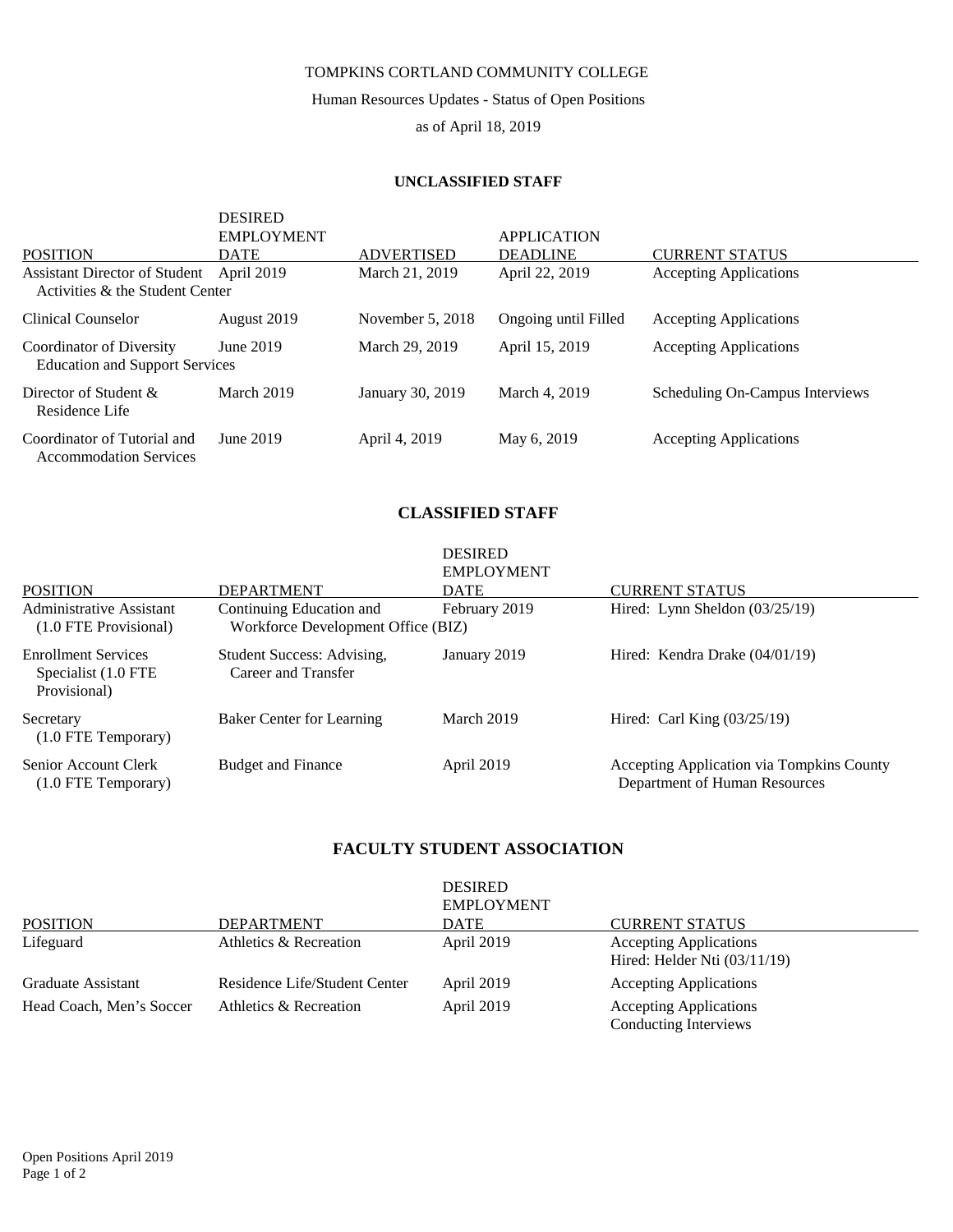#### **BISTRO**

|                           |                   | <b>DESIRED</b><br><b>EMPLOYMENT</b> |                                                                    |
|---------------------------|-------------------|-------------------------------------|--------------------------------------------------------------------|
| <b>POSITION</b>           | <b>DEPARTMENT</b> | DATE                                | <b>CURRENT STATUS</b>                                              |
| <b>Banquet Server</b>     | TC3 Bistro        | April 2019                          | <b>Accepting Applications</b>                                      |
| <b>Banquet Bartender</b>  | TC3 Bistro        | April 2019                          | <b>Accepting Applications</b>                                      |
| <b>Banquet Supervisor</b> | TC3 Bistro        | April 2019                          | <b>Accepting Applications</b>                                      |
| Bartender                 | TC3 Bistro        | April 2019                          | <b>Accepting Applications</b>                                      |
| <b>Busser/Food Runner</b> | TC3 Bistro        | April 2019                          | <b>Accepting Applications</b>                                      |
| Dishwasher                | TC3 Bistro        | April 2019                          | <b>Accepting Applications</b>                                      |
| Line Cook                 | TC3 Bistro        | April 2019                          | <b>Accepting Applications</b><br>Hired: Aaron Daniels (03/20/19)   |
| Server                    | TC3 Bistro        | April 2019                          | <b>Accepting Applications</b>                                      |
| Host/Hostess              | TC3 Bistro        | April 2019                          | <b>Accepting Applications</b><br>Hired: Joyce Catalfano (04/05/19) |
| <b>Executive Chef</b>     | TC3 Bistro        | April 2019                          | <b>Conducting Interviews</b>                                       |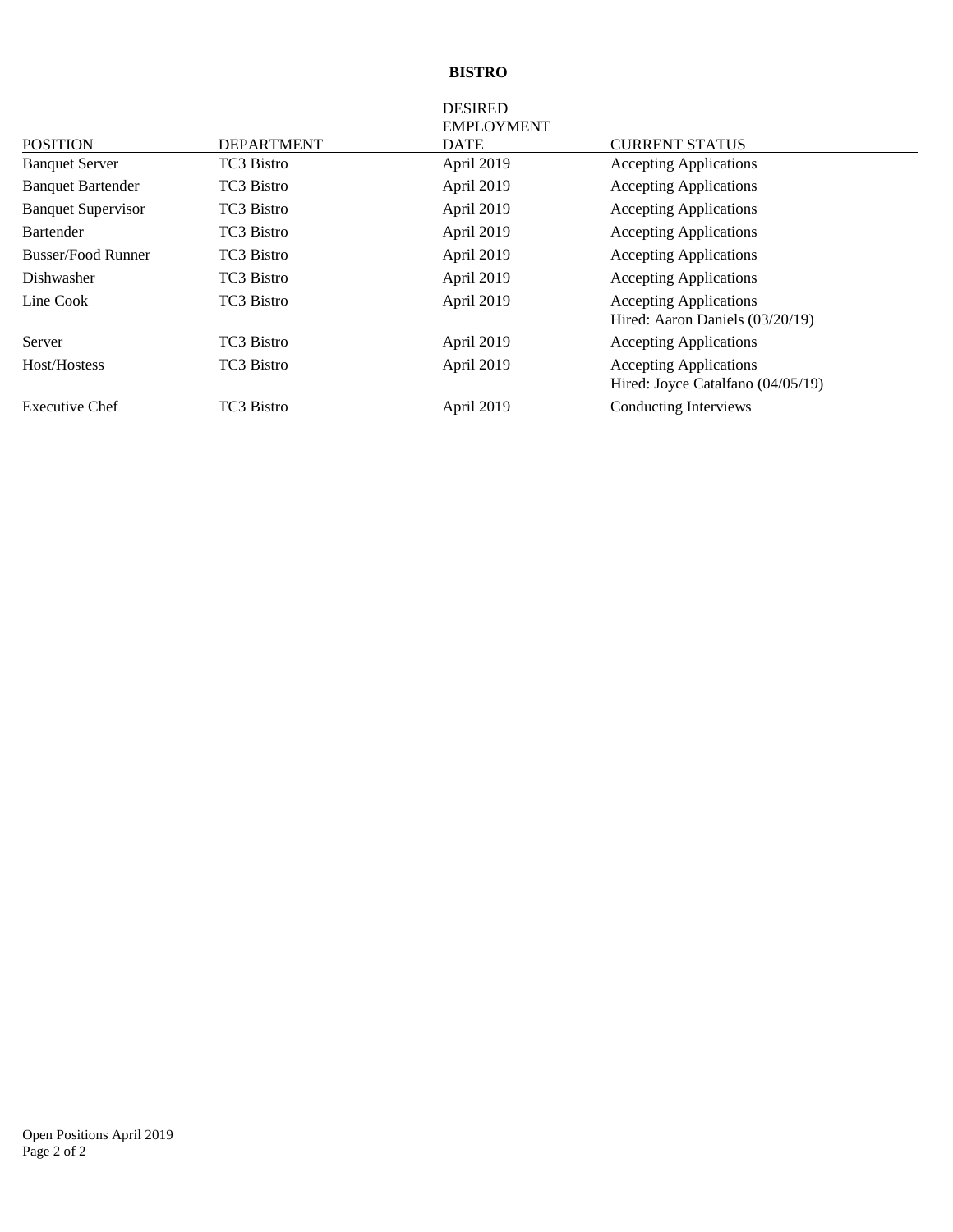# TOMPKINS CORTLAND COMMUNITY COLLEGE

Human Resources Updates Status of Grievances as of April 18, 2019

| <b>COMPLAINANT</b>         | <b>SUBJECT</b>                                                         | <b>DISPOSITION</b>                                                                                                                              |
|----------------------------|------------------------------------------------------------------------|-------------------------------------------------------------------------------------------------------------------------------------------------|
| CSEA Membership            | $Medco-Change$ in provider<br>diminished prescription plan<br>benefits | CSEA requested a waiver to time<br>requirement to move to Stage 3 of<br>grievance process while waiting for a<br>response from Tompkins County. |
| Sylvia Ganoe               | MedCo - Change in provider<br>changed prescription co-pay.             | Would like matter fully researched by<br>Tompkins County.                                                                                       |
| <b>FACULTY ASSOC.</b>      |                                                                        |                                                                                                                                                 |
| <b>Faculty Association</b> | <b>Gated Parking Lot</b>                                               | College will close access from Bahar Drive and<br>reactivate the arm gate to Lot #6 in mid-October.                                             |

**PAA**

# **TC3 ADJUNCT ASSOC.**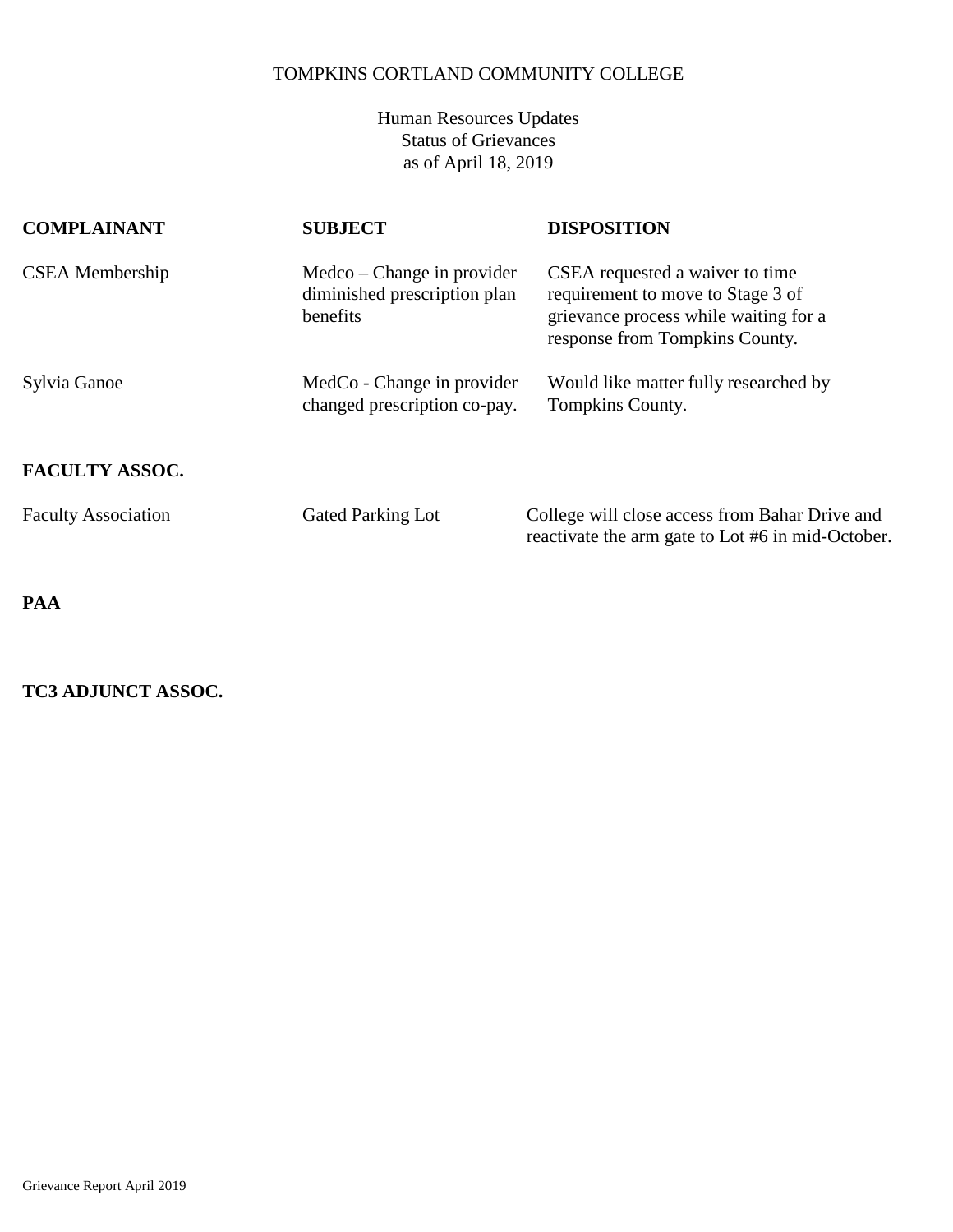## **TOMPKINS CORTLAND COMMUNITY COLLEGE CAPITAL PAYMENTS - APRIL 2019**

e.

|                                            | <b>AMOUNT</b> | <b>SUBTOTAL</b> | <b>GRAND TOTAL</b> |
|--------------------------------------------|---------------|-----------------|--------------------|
| <b>Childcare Facility Project</b>          |               |                 |                    |
| <b>Administrative Services</b>             |               |                 |                    |
| Harris Beach                               |               |                 |                    |
| Legal Fees, All Seasons Dispute            |               |                 |                    |
| Invoice #2303441                           | \$2,320.00    |                 |                    |
| <b>Total Administrative Services</b>       |               | \$2,320.00      |                    |
| <b>Design/Architectural Services</b>       |               |                 |                    |
| Claudia Brenner Design (PO #31685)         |               |                 |                    |
| Architectural Design Services              |               |                 |                    |
| Invoice #3124                              | \$13,981.50   |                 |                    |
| Invoice #3125 Related Expenses             | \$314.77      |                 |                    |
| <b>Total Design/Architectural Services</b> |               | \$14,296.27     |                    |
|                                            |               |                 |                    |
| <b>Civil Construction</b>                  |               |                 |                    |
| All Seasons Excavating (PO #32184)         |               |                 |                    |
| Application #11, Civil Construction        | \$8,075.00    |                 |                    |
| <b>Total Civil Construction</b>            |               | \$8,075.00      |                    |
| <b>Electrical</b>                          |               |                 |                    |
| Blanding Electric (PO #32185)              |               |                 |                    |
| Application #8                             | \$20,178.13   |                 |                    |
|                                            |               |                 |                    |
| <b>Total Electrical</b>                    |               | \$20,178.13     |                    |
| <b>FFE</b>                                 |               |                 |                    |
| Touchnet Information Systems (PO #32704)   |               |                 |                    |
| Door Controllers, Invoice #INV0069074      | \$2,812.49    |                 |                    |
| <b>Total FFE</b>                           |               | \$2,812.49      |                    |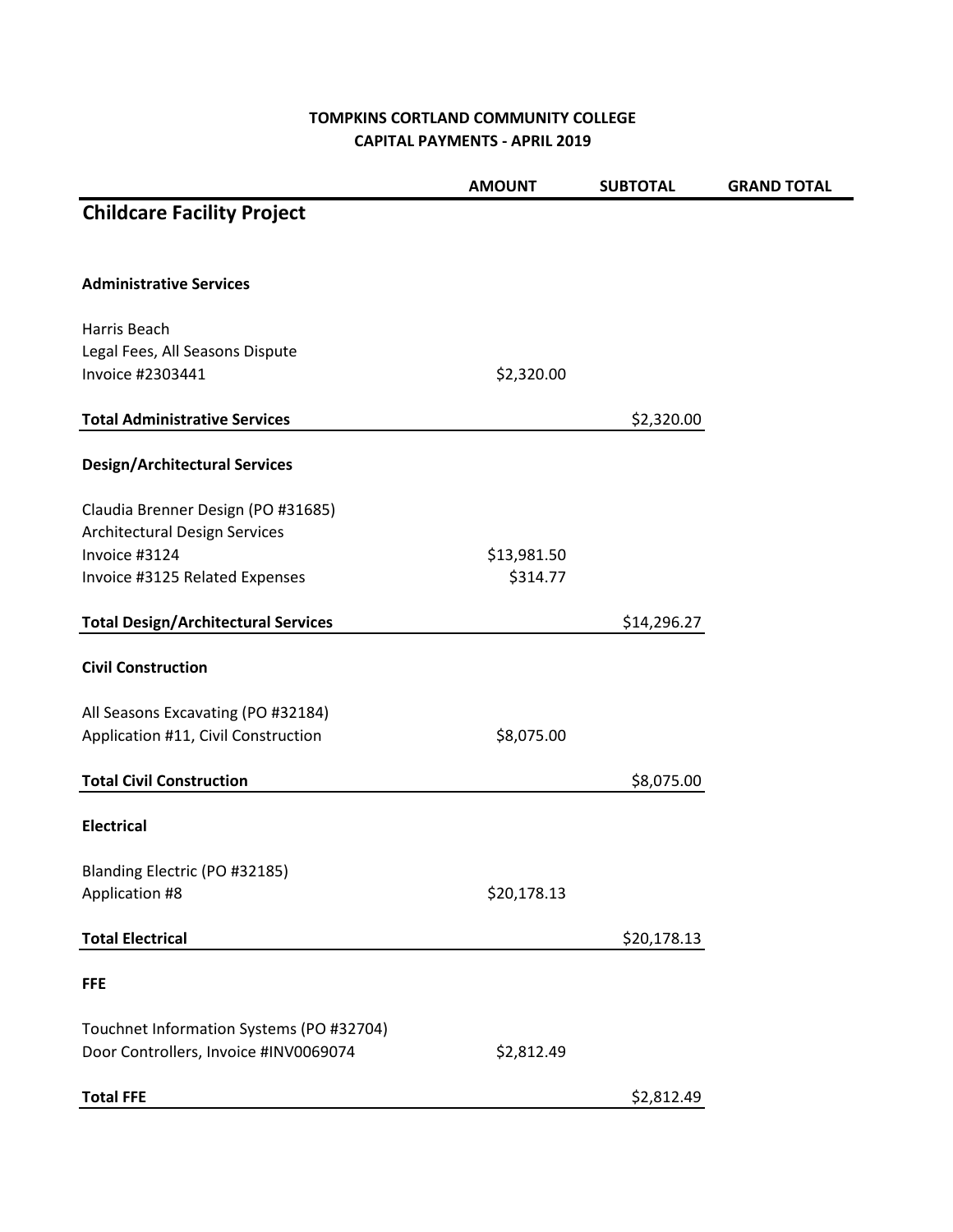## **General Construction**

| Streeter Associates (PO #32183)                      |              |              |              |
|------------------------------------------------------|--------------|--------------|--------------|
| Application #10, General                             | \$120,127.50 |              |              |
| <b>Total General Construction</b>                    |              | \$120,127.50 |              |
| HVAC/Mechanical                                      |              |              |              |
| Kimball, Inc. (PO #32186)                            |              |              |              |
| Application #9                                       | \$62,904.65  |              |              |
| <b>Total HVAC/Mechanical</b>                         |              | \$62,904.65  |              |
| Plumbing                                             |              |              |              |
| Brosh Mechanical, Inc. (PO #32187)<br>Application #8 | \$10,450.00  |              |              |
| <b>Total Plumbing</b>                                |              | \$10,450.00  |              |
| <b>Materials Testing/Inspection Services</b>         |              |              |              |
| <b>Taitem Engineering</b>                            |              |              |              |
| <b>Invoice #12483</b>                                | \$1,850.00   |              |              |
| SJB Services (PO #32231)                             |              |              |              |
| Invoice #CT-18-040-9                                 | \$600.00     |              |              |
| <b>Total Materials Testing Services</b>              |              | \$2,450.00   |              |
| TOTAL CHILDCARE FACILITY PROJECT                     |              |              | \$243,614.04 |
| <b>TOTAL CAPITAL PAYMENTS</b>                        |              |              | \$243,614.04 |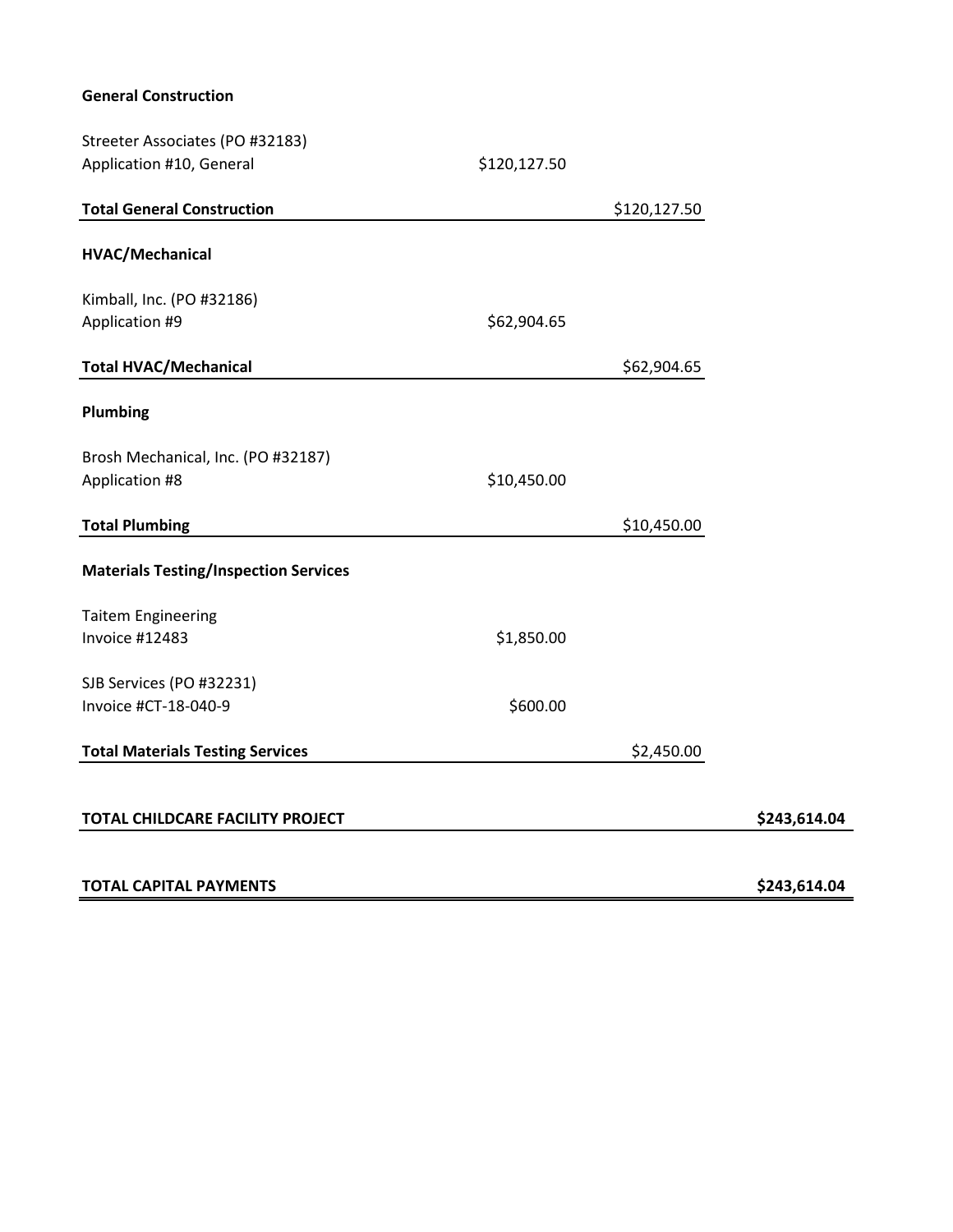# **TOMPKINS CORTLAND COMMUNITY COLLEGE RESOLUTION 2018-2019-31**

# **APPOINTMENT OF PERSONNEL**

**WHEREAS,** The Department of Human Resources has confirmed that each of the individuals identified on the attached list possesses credentials necessary for the appointments indicated, and

**WHEREAS,** it also has been confirmed that each of the listed individuals has accepted all requisite conditions for appointment, and

**WHEREAS,** each of the listed individuals also has been recommended for his or her appointment by the President, be it therefore

**RESOLVED,** that the Board of Trustees of Tompkins Cortland Community College hereby appoints the individuals listed on the attachment.

**STATE OF NEW YORK: I, CATHY A. NORTHROP, CLERK** of the Board of **SS:** Trustees of Tompkins Cortland Community College, **COUNTY OF TOMPKINS: DO HEREBY CERTIFY** the foregoing resolution is a true copy of a resolution duly adopted by the Board of

Trustees of Tompkins Cortland Community College at a regular meeting of said Board on the 18<sup>th</sup> day of April 2019, and the same is a complete copy of the whole of such resolution.

> **IN WITNESS WHEREOF,** I have hereunto set my hand and caused the official seal of Tompkins Cortland Community College to be hereunto affixed this 18<sup>th</sup> day of April 2019.

Clerk of the Board of Trustees Tompkins Cortland Community College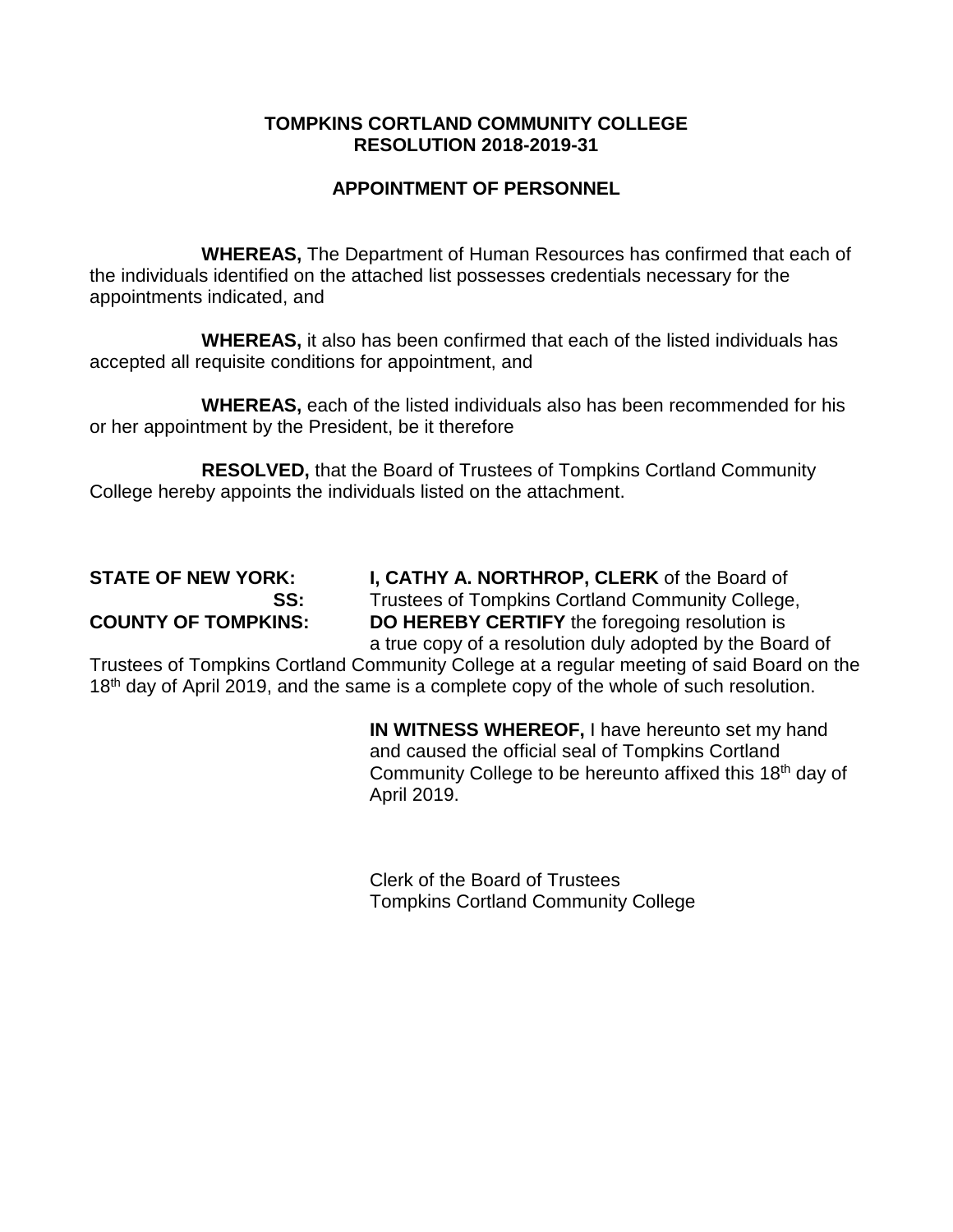|                   |                                                                                                                      | <b>Appointment of Personnel</b><br>Friday, April 05, 2019 |                                   |              |                         |
|-------------------|----------------------------------------------------------------------------------------------------------------------|-----------------------------------------------------------|-----------------------------------|--------------|-------------------------|
|                   |                                                                                                                      | <b>Presented to the Board of Trustees</b>                 |                                   |              |                         |
| Employee          | Department                                                                                                           |                                                           | <b>Title/Rank</b>                 | Salary       | <b>Employment Dates</b> |
|                   |                                                                                                                      | January                                                   |                                   |              |                         |
| Aspinwall, Breck  | Creation of online course: BIOL100-Human Biology - 3<br>Credits                                                      |                                                           | Adjunct                           | \$3,100.00   | 1/23/2019 To 5/17/2019  |
| Kapusta, Patricia | CAPS123 BL1 CAPS123 BL2 CAPS133 BL1 CAPS131<br>BL <sub>1</sub>                                                       |                                                           | Adjunct                           | \$5,508.24   | 1/23/2019 To 4/12/2019  |
| Price, Lee        | EMT 731-ME73 - Paramedic Refresher                                                                                   |                                                           | Adjunct                           | \$750.00     | 1/23/2019 To 5/17/2019  |
| Wells, Frances    | CAPS131 M02 BUAD203 BL1 BUAD203 BL2 CAPS111<br><b>BL1 CAPS131 M01</b>                                                |                                                           | Adjunct                           | \$11,211.18  | 1/23/2019 To 5/17/2019  |
|                   |                                                                                                                      | <b>February</b>                                           |                                   |              |                         |
| Carr, Kyle        | COMM111 ME50 COMM265 M01 COMM112 ME50                                                                                |                                                           | Adjunct                           | \$6,294.12   | 2/27/2019 To 5/17/2019  |
| Pask, Margery     | CAPS152 ME50 CAPS121 M01                                                                                             |                                                           | Adjunct                           | \$2,754.12   | 2/27/2019 To 5/17/2019  |
|                   |                                                                                                                      | <b>March</b>                                              |                                   |              |                         |
| King, Carl        | <b>Baker Center for Learning</b>                                                                                     | Grade G - Secretary (Temporary)                           |                                   | \$45,952.32* | 3/25/2019 To 3/25/2019  |
| Sheldon, Lynne    | <b>Continuing Education &amp; Workforce</b><br>Development                                                           | Grade J - Administrative<br>Assistant (Provisional)       |                                   | \$54,099.43* | 3/25/2019               |
| Strauf, Dale      | FITN120 M01 FITN121 M01                                                                                              |                                                           | Adjunct                           | \$3,540.00   | 3/25/2019 To 5/17/2019  |
| <b>April</b>      |                                                                                                                      |                                                           |                                   |              |                         |
| Drake, Kendra     | Student Success: Advising, Career & Transfer Grade G - Enrollment                                                    |                                                           | Services Specialist (Provisional) | \$45,952.32* | 4/1/2019                |
| Zaia, Heather     | College Initiative Upstate (CIU) - Provide instruction for<br>Study Skills and College Preparatory non-credit class. |                                                           | Adjunct                           | \$2,340.00   | 4/2/2019 To 5/10/2019   |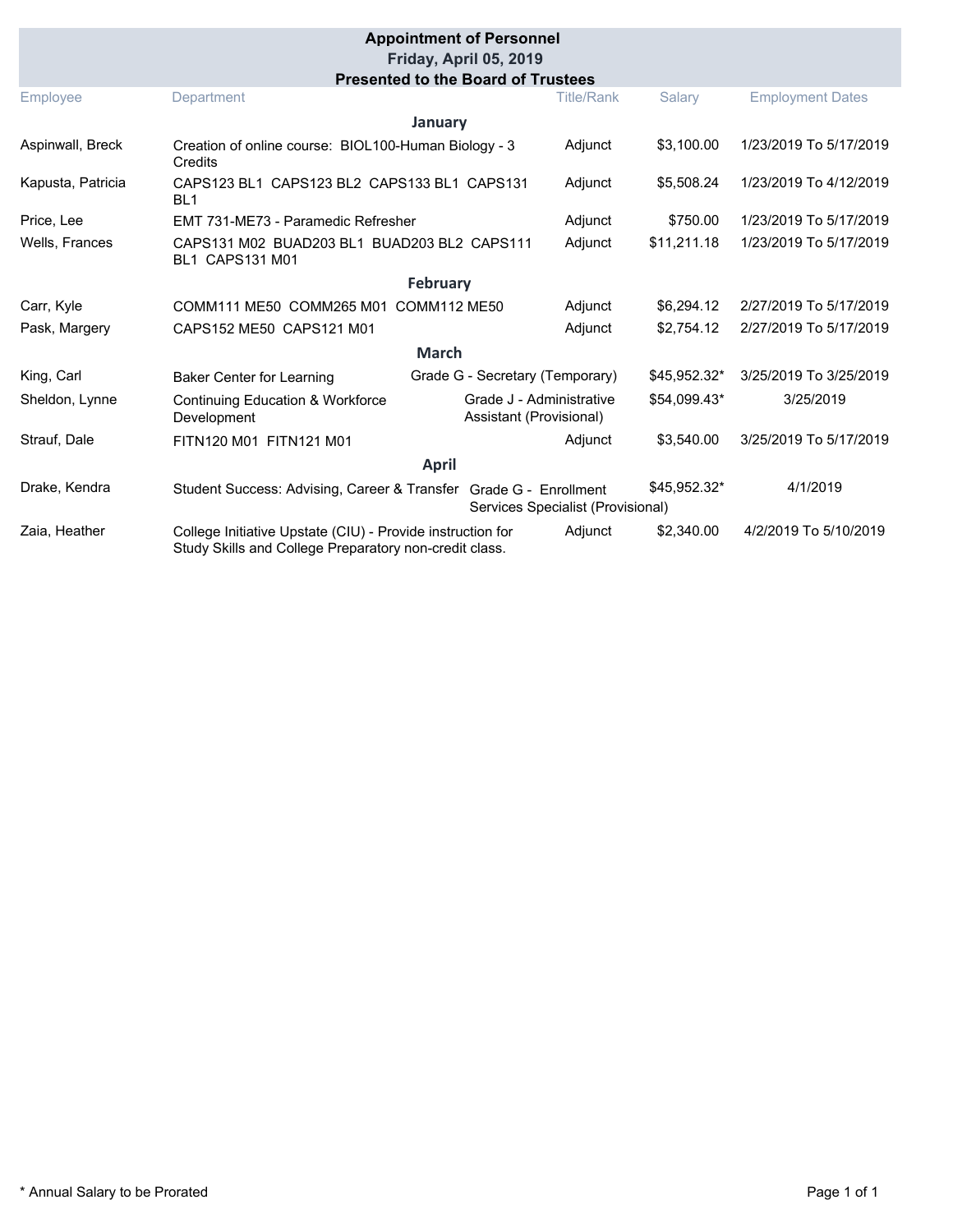# TOMPKINS CORTLAND COMMUNITY COLLEGE

Presented to the Board of Trustee

#### April 18, 2019

## Resignations/Retirements/Separations

NAME EFFECTIVE REASON Franklin Bickford 08/31/19 Retirement Karen Pastorello  $08/15/19$  Retirement

## FACULTY STUDENT ASSOCIATION

None

## **BISTRO**

None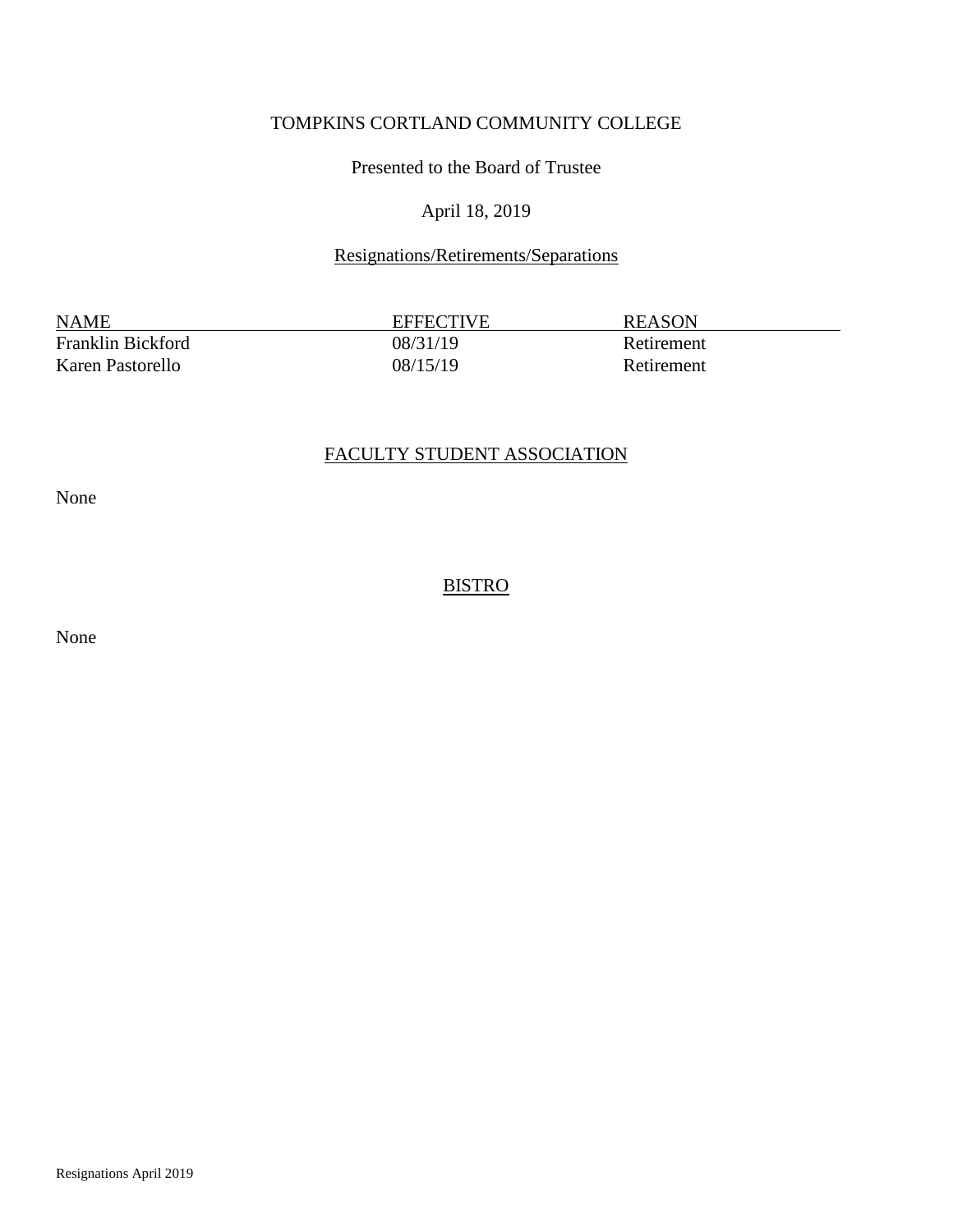## **TOMPKINS CORTLAND COMMUNITY COLLEGE RESOLUTION 2018-2019-32**

# **BID AWARD BUS TRANSPORTATION SERVICES FOR 2019 SUMMER GLOBAL CONNECTIONS PROGRAMS**

**WHEREAS**, Tompkins Cortland Community College requires the purchase of Bus Transportation Services for Destination Day Trips within New York State, and for travel to NYC/JFK Airport for student arrivals and departures, and

**WHEREAS,** the College has complied with General Municipal Law Section 103 and solicited sealed bids for Bus Transportation Services, and

**WHEREAS,** Swarthout Coaches of Ithaca, New York has provided the lowest responsible bid in the total amount of \$8,250.00 for the NYC/JFK transports. Fitzgerald Bros. Of Geneva, New York has provided the lowest responsible bid in the total amount of \$6,050.00 for out-of-area day trips. Ithaca Airline Limousine of Ithaca, New York has provided the lowest responsible bid in the total amount of \$8,515.00 for local shopping run trips. Birnie Bus Services of Syracuse, New York has provided the lowest responsible bid in the total amount of \$893.00 for Destiny Mall, Syracuse trip; be it therefore

**RESOLVED,** that the Board of Trustees of Tompkins Cortland Community College hereby awards the Bus Transportation Services for travel to NYC/JFK Airport to Swarthout Coaches, in an amount not to exceed \$8,250.00, and be it further

**RESOLVED,** that the Board of Trustees of Tompkins Cortland Community College hereby awards the Bus Transportation Services out-of-area day trips to Fitzgerald Bros., in an amount not to exceed \$6,050.00, and be it further

**RESOLVED,** that the Board of Trustees of Tompkins Cortland Community College hereby awards the Bus Transportation Services for local shopping run trips to Ithaca Airline Limousine, in an amount not to exceed \$8,515.00, and be it further

**RESOLVED,** that the Board of Trustees of Tompkins Cortland Community College hereby awards the Bus Transportation Services for Destiny Mall, Syracuse trip to Birnie Bus Services, in an amount not to exceed \$893.00.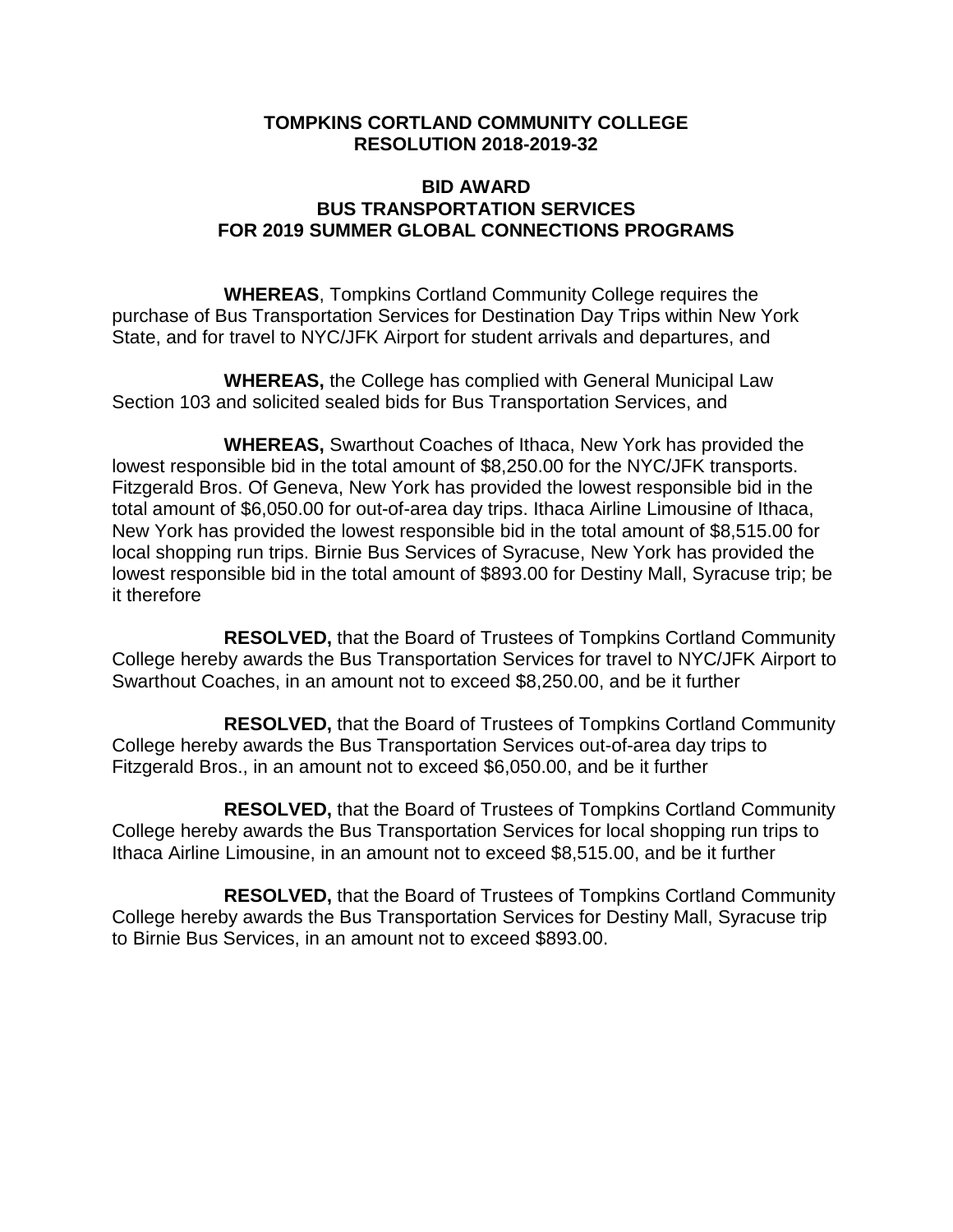**STATE OF NEW YORK: I, CATHY A. NORTHROP, CLERK** of the Board of **SS:** Trustees of Tompkins Cortland Community College, **COUNTY OF TOMPKINS: DO HEREBY CERTIFY** the foregoing resolution is a

true copy of a resolution duly adopted by the Board of Trustees of Tompkins Cortland Community College at a regular meeting of said Board on the 18th day of April, 2019, and the same is a complete copy of the whole of such resolution.

> **IN WITNESS WHEREOF,** I have hereunto set my hand and caused the official seal of Tompkins Cortland Community College to be hereunto affixed this 18th day of April, 2019.

Clerk of the Board of Trustees Tompkins Cortland Community College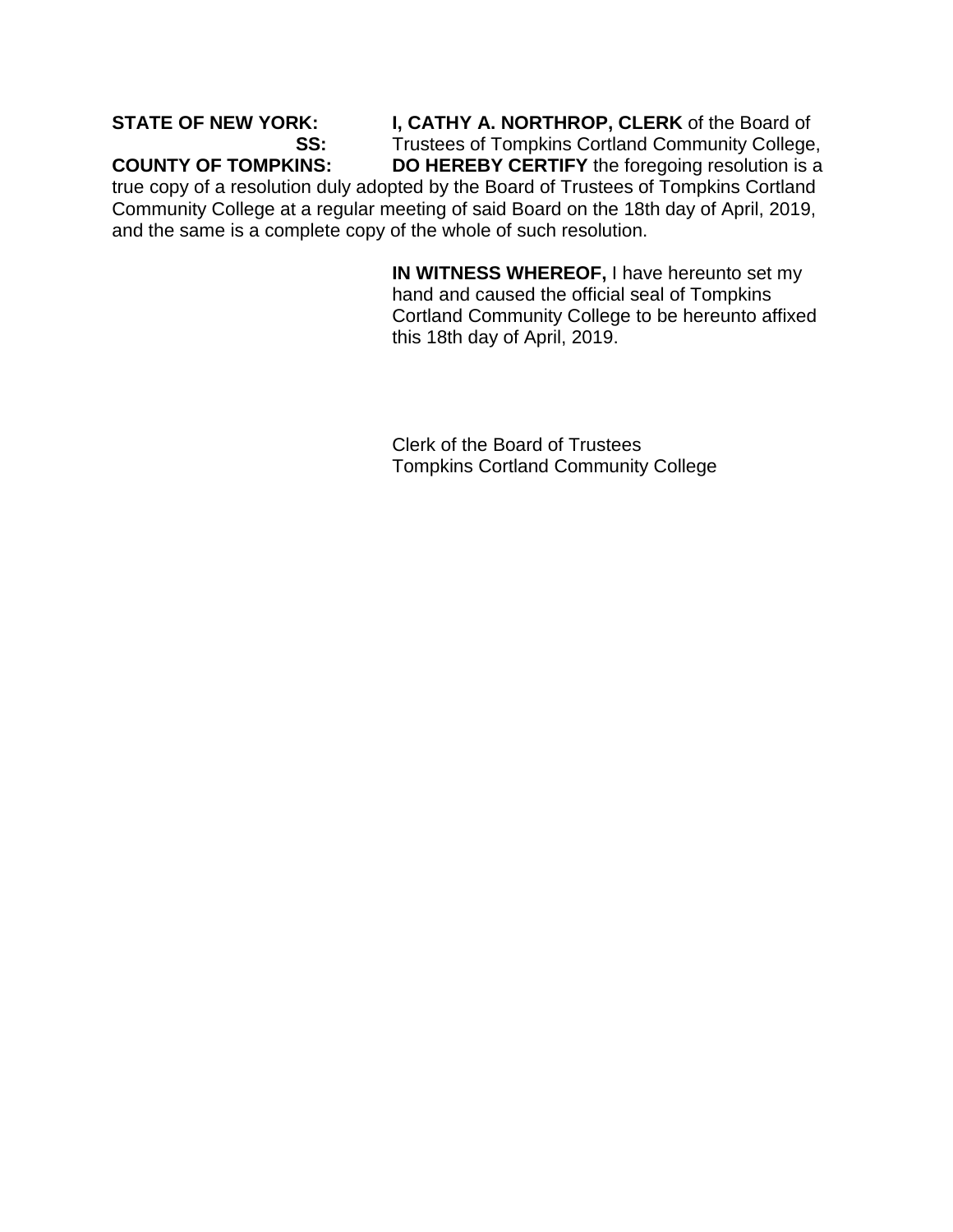April 9, 2019

To: Blixy Taetzsch

From: Kevin Caveney, Purchasing

#### Re: **Bid Award Recommendation for Bus Transportation Services for Summer Global Connections Program Students**

In consultation with the Tompkins Cortland Community College Global Department, we are recommending the award of the Bids for Bus Transportation Services for the Summer Global Connections Programs as follows:

Award to Swarthout Coaches of Ithaca, New York for **\$8,250.00** for trips between TC3 and JFK/New York City.

Award to Fitzgerald Bros. of Geneva, New York for **\$6,050.00** for out-of-area day trips.

Award to Ithaca Airline Limousine of Ithaca, New York for **\$8,515.00** for accommodations for the most localized trips, to include continuous run trips to local shopping areas.

Award to Birnie Bus Services for Destiny Mall/Syracuse trip, **\$893.00.**

The Request for Bids were structured in order to allow qualified bidders to bid on all, or portions of specified trips. Award recommendation is based on best pricing for each category. Total overall dollar amount is **\$23,708.00**.

Bid documents for the TC3/NYC transportation were sent to five vendors considered likely to be able to provide the specific services. Four vendors submitted bids. Bid documents for the local and day trips were sent to four vendors considered likely to be able to provide the specific services. All four vendors solicited submitted bids. The bids were advertised in the Ithaca Journal and Cortland Standard. Bid summaries are attached.

Summaries of the bids received are attached. The bid requests were structured as two separate bids, as some, but not all vendors would be likely to bid on all services.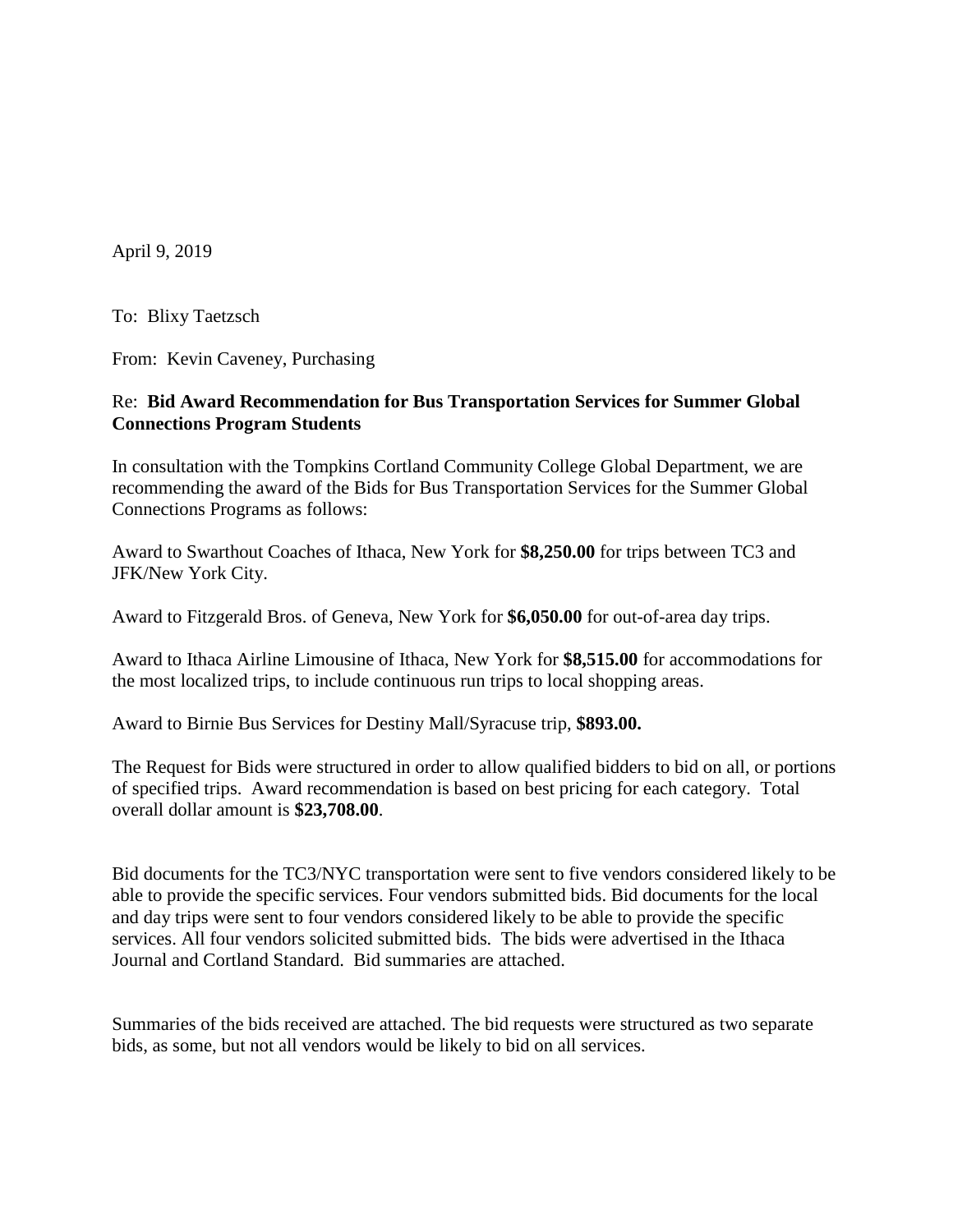# BUS TRANSPORTATION SERVICES BID (JFK-TC3) March 27, 2019

|                                             |                   | Non-Collusion |                 |                             |
|---------------------------------------------|-------------------|---------------|-----------------|-----------------------------|
| Vendor                                      | <b>Bid Amount</b> | Statement     | Insurance Cert. | <b>Corporate Resolution</b> |
|                                             |                   |               |                 |                             |
| Birnie Bus Services, Rome, NY               |                   | Yes           | Yes             | <b>NA</b>                   |
| 5/26/19 NYC/JFK to TC3                      | \$5,800.00        |               |                 |                             |
| 8/2/19 TC3 to NYC/JFK                       | \$5,800.00        |               |                 |                             |
| <b>Total</b>                                | \$11,600.00       |               |                 |                             |
|                                             |                   |               |                 |                             |
|                                             |                   |               |                 |                             |
| Swarthout Coaches, Inc., Ithaca, NY         |                   |               |                 |                             |
| 5/26/19 NYC/JFK to TC3                      | \$4,500.00        |               |                 |                             |
| 8/2/19 TC3 to NYC/JFK                       | \$3,750.00        |               |                 |                             |
| <b>Total</b>                                | \$8,250.00        |               |                 |                             |
|                                             |                   |               |                 |                             |
|                                             |                   |               |                 |                             |
| Executive Fleet (Coachmaster), Endicott, NY | No Bid            |               |                 |                             |
|                                             |                   |               |                 |                             |
|                                             |                   |               |                 |                             |
| Fitzgerald Bros., Geneva, NY                |                   | Yes           |                 | <b>NA</b>                   |
| 5/26/19 NYC/JFK to TC3                      | \$4,480.00        |               |                 |                             |
| 8/2/19 TC3 to NYC/JFK                       | \$4,480.00        |               |                 |                             |
| <b>Total</b>                                | \$8,960.00        |               |                 |                             |
|                                             |                   |               |                 |                             |
|                                             |                   |               |                 |                             |
| North Fork Express, Ronkonkoma, NY          | No Bid            |               |                 |                             |
|                                             |                   |               |                 |                             |
|                                             |                   |               |                 |                             |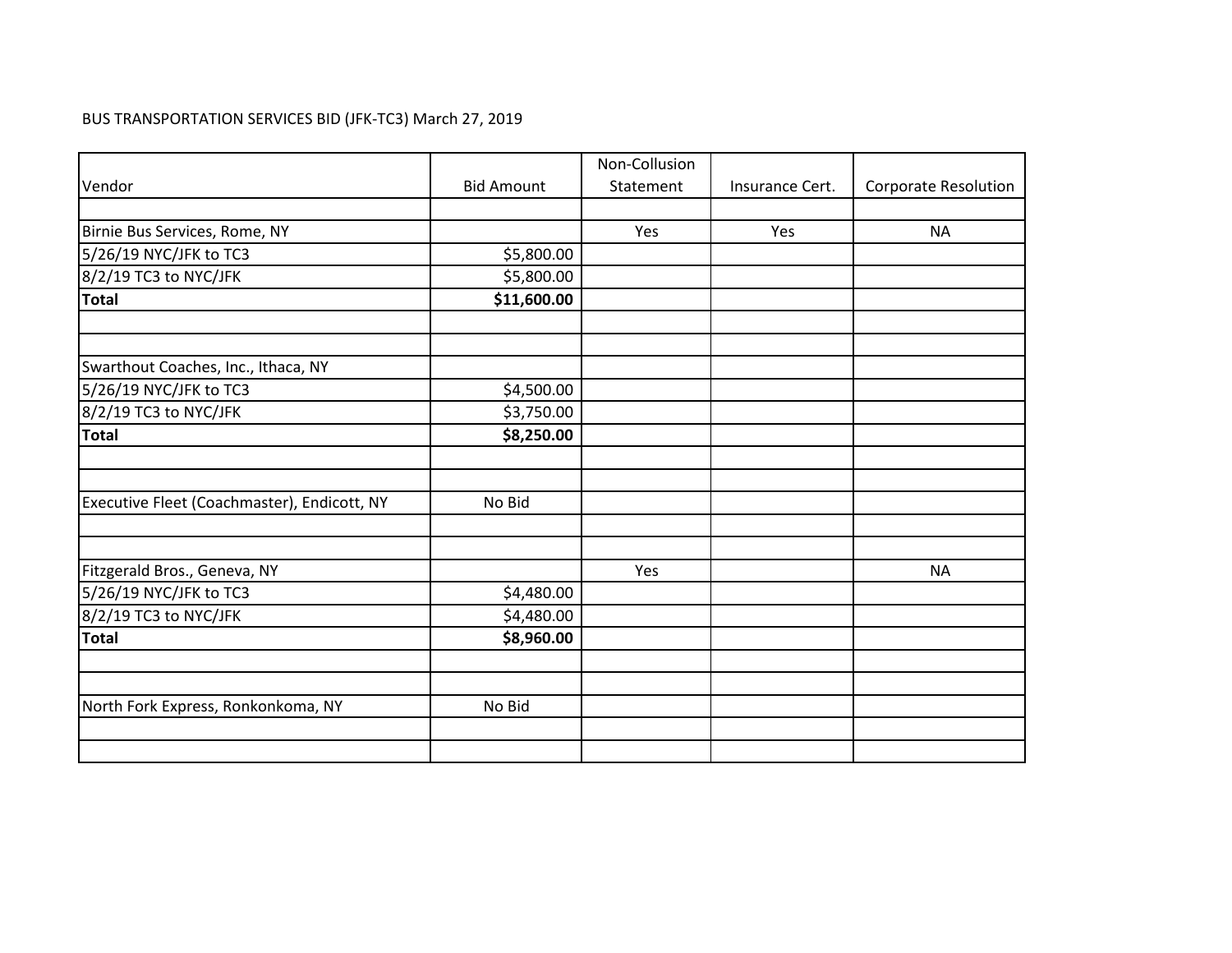# BUS TRANSPORTATION SERVICES BID (Local Trips) April 4, 2019

|                                             |                   | Non-Collusion |                 |                             |
|---------------------------------------------|-------------------|---------------|-----------------|-----------------------------|
| Vendor                                      | <b>Bid Amount</b> | Statement     | Insurance Cert. | <b>Corporate Resolution</b> |
|                                             |                   |               |                 |                             |
| Ithaca Airline Limousine, Ithaca, NY        |                   | Yes           | Yes             | Yes                         |
| Day Trips (out of immediate area)           | No Bid            |               |                 |                             |
| Local Runs (Walmart, Ithaca Mall)           | \$8,515.00        |               |                 |                             |
| <b>Destiny Mall Syracuse</b>                | No Bid            |               |                 |                             |
| Total                                       | \$8,515.00        |               |                 |                             |
|                                             |                   |               |                 |                             |
| Birnie Bus Services, Rome, NY               |                   | Yes           | Yes             | Yes                         |
| Day Trips (out of immediate area)           | \$8,490.00        |               |                 |                             |
| Local Runs (Walmart, Ithaca Mall)           | \$9,196.00        |               |                 |                             |
| <b>Destiny Mall Syracuse</b>                | \$893.00          |               |                 |                             |
| Total                                       | \$18,579.00       |               |                 |                             |
|                                             |                   |               |                 |                             |
| Executive Fleet (Coachmaster), Endicott, NY |                   | Yes           |                 |                             |
| Day Trips (out of immediate area)           | \$7,153.00        |               |                 |                             |
| Local Runs (Walmart, Ithaca Mall)           | \$12,144.00       |               |                 |                             |
| <b>Destiny Mall Syracuse</b>                | \$1,242.00        |               |                 |                             |
| Total                                       | \$20,539.00       |               |                 |                             |
| Fitzgerald Bros., Geneva, NY                |                   | Yes           |                 | Yes                         |
| Day Trips (out of immediate area)           | \$6,050.00        |               |                 |                             |
| Local Runs (Walmart, Ithaca Mall)           | \$14,950.00       |               |                 |                             |
| <b>Destiny Mall Syracuse</b>                | \$1,450.00        |               |                 |                             |
|                                             |                   |               |                 |                             |
| Total                                       | \$22,450.00       |               |                 |                             |
|                                             |                   |               |                 |                             |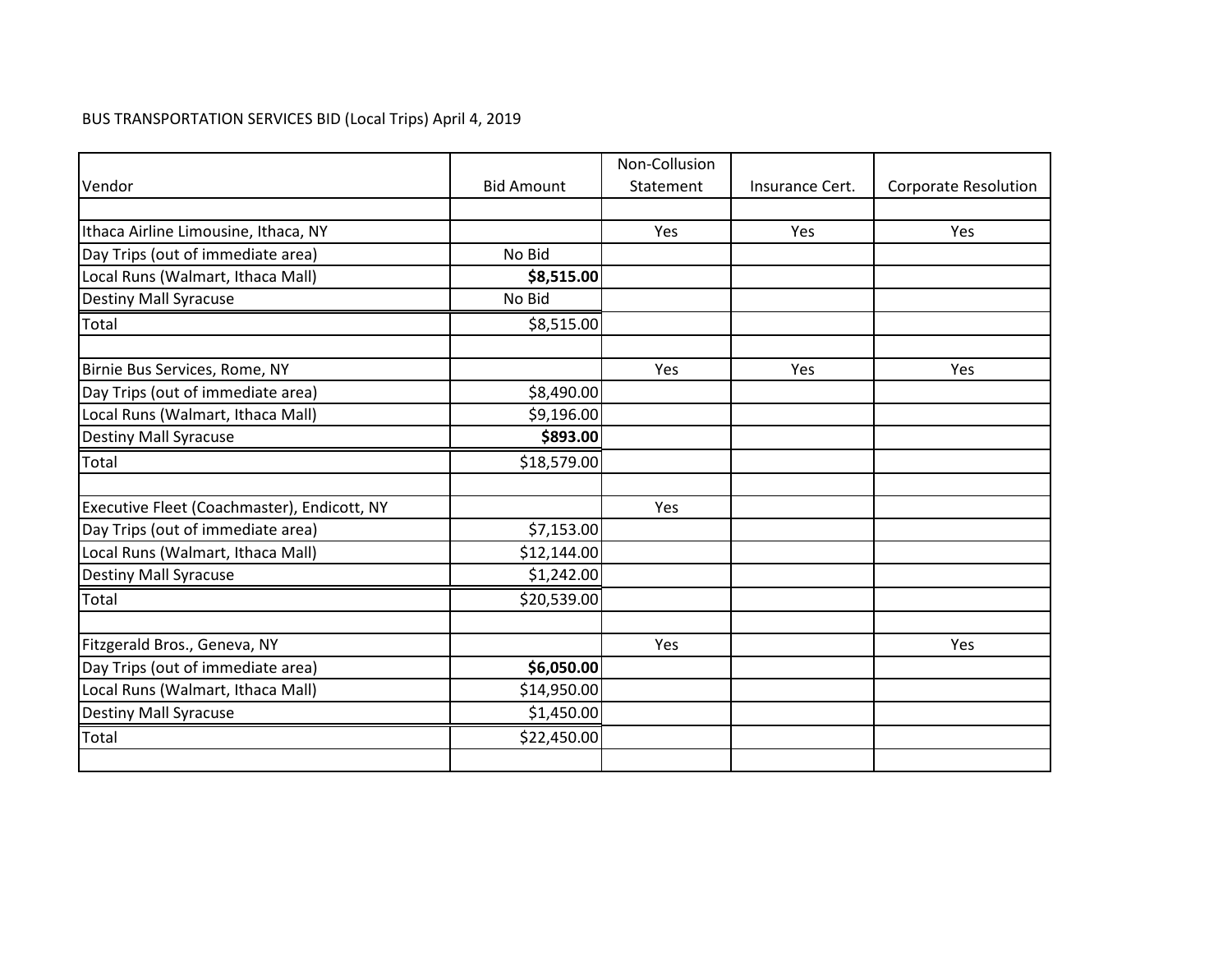College Forum Board of Trustees April 18, 2019

- The College Forum bylaws ad hoc committee has submitted a working draft of the bylaws to its members. The following process will need to take place:
	- o Share information with the College community and garner 20% endorsement regarding the revision of the bylaws for five (5) working days.
	- o Present revised bylaws to the College community five (5) working days for consideration.
	- o Vote will be open for three (3) working days for a paper/electronic vote (need 2/3 majority of those voting for approval.
	- o Recommendation will shared with Dr. Montague.
	- o Board of Trustees approval at the May 16 or June 20 meeting.

Ad hoc committee members: Ashley Ahola, Eric Sambolec, Glenna McMinn, Lisa Seyfried, Gina Sikora, and Sheila Abbey

Various councils and committees are completing their charges.

An Animals on Campus Policy is anticipated in the near future.